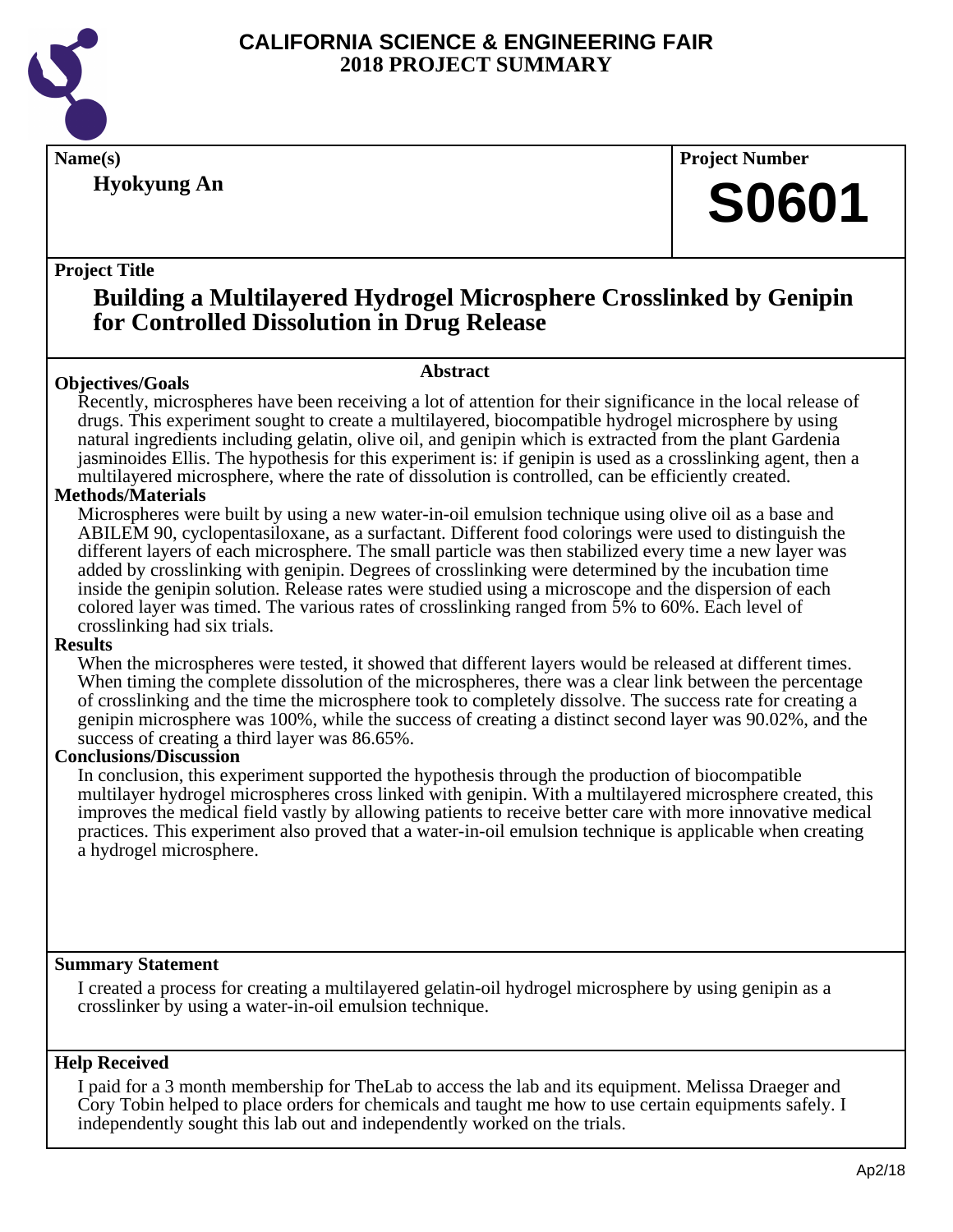

#### **Sakina Bambot**

**Name(s) Project Number**

## **S0602**

#### **Project Title**

### **Understanding the Difference between Working and Dead Pixels on an OLED Display: Investigation Using TOF-SIMS**

#### **Abstract**

**Objectives/Goals** The goal was to analyze working and dead pixels on an OLED (Organic light emitting diode) phone display to understand why the display region stopped working and if the damage done to the pixels was reversible. This was achieved using the Time-of-Flight Secondary Ion Mass Spectrometry (TOF-SIMS) technique.

#### **Methods/Materials**

The phone screen display areas with working and dead pixels (blue and red for each) were analyzed. The cathode was removed and the OLED stack was analyzed with the TOF-SIMS instrument. The data from a 200 microns x 200 microns region was collected, showing which ions to track. An argon cluster gun sputtered a crater of 500 microns x 500 microns. The spectrum from the newly exposed surface was collected and the process was repeated until the anode was detected. OLED peaks were plotted as a depth profile. The procedure was repeated 3 times for each region.

#### **Results**

For both regions, the blue and red pixels showed similar layers, however, the intensities and depths of ions differed between the two pixels, indicating differing compositions. In contrast to that of the working region, the depth profiles from the pixels in the dead region (both blue and red) were either missing layers or the layers were present only at low levels. For example, the ion at mass 679 was present at a high intensity for the working pixel region but was barely above the detection limit for the dead pixel region

#### **Conclusions/Discussion**

A significant difference in the depth profiles of the pixels in the working region versus dead region was observed. I had not expected such a significant difference between the working and dead regions. This suggests that in the dead region, either the molecular species degraded or they migrated, resulting in the pixels going dead. This shows that the damage done to the pixels is irreversible. The insight gained from this experiment can be used to help design better performing OLED displays.

#### **Summary Statement**

Using the TOF-SIMS technique, I found significant differences between working and dead pixels in the organic layers of an OLED smartphone display, and this insight can be used in developing better working OLED displays.

#### **Help Received**

I used the TOF-SIMS instrument at EAG Laboratories under the supervision of Dr. Ginwalla, who taught me how to use the instrument and the accompanying software, and with this knowledge I carried out my experiment.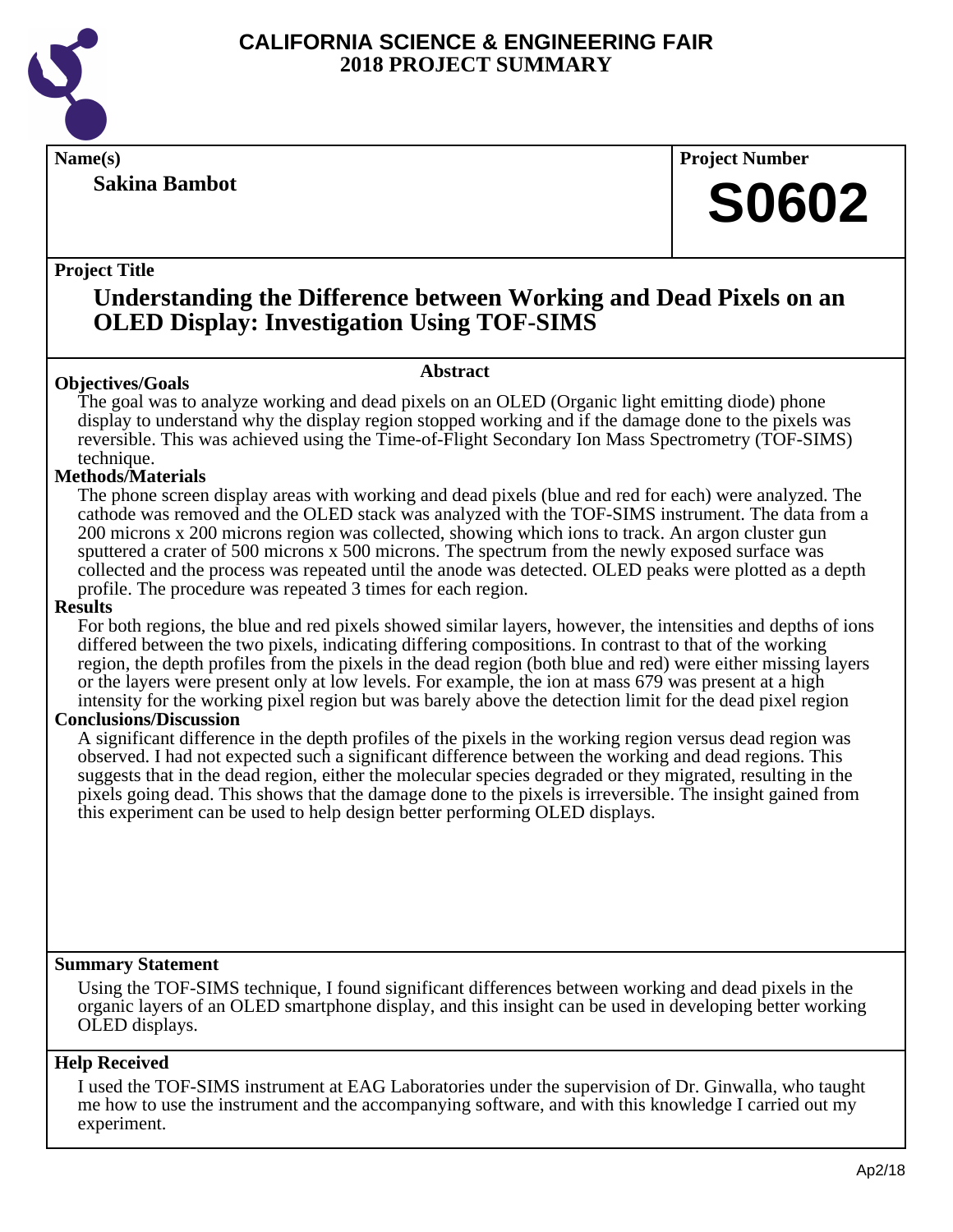

**Taraneh Barjesteh**

**Name(s) Project Number**

## **S0603**

#### **Project Title**

## **Photo-induced Degradation of Porous Silicon via a Redox Active Etchant: A Potential Novel Drug Delivery System**

#### **Objectives/Goals**

## **Abstract**

Porous silicon's (PSi) unique properties, including biocompatibility and biodegradability, contribute to its potential as a drug delivery agent. If chemotherapy drugs are enclosed as a payload within porous silicon nanoparticles (PSiNPs), along with a redox-active etchant, then the drug can be targeted to the tumor sites, minimizing harmful side effects, as well as enabling a higher dose of the therapeutic to be delivered to the tumor. Exposure to light at certain wavelengths can stimulate the electrons in the porous silicon to react with the etchant, hexamminecolbalt (III) Chloride,  $(Co(NH(3)6^3+)$ (abv. HXC), reducing the HXC, causing it to release its ammonia groups, resulting in a degradation of the PSi shell. In the loaded nanoparticles, this degradation results in the release of the drug payload at the site of the tumor if concentrated light at a certain wavelength is also applied to that tumor region.

This project sought to prove the above reaction empirically, as well as looking at the effects of different wavelengths and intensities of light, and finally, using calcein dye within the system to simulate a drug payload.

#### **Methods/Materials**

Porous silicon wafers were etched in 3:1 HF: EtOH solution and partially oxidized in a borate solution to produce photoluminescence (PL) from the quantum confinement effect. Several experiments were done on these wafers looking at empirical values for different components of the proposed redox reaction. These included pipetting a 10 mM solution of HXC on top of etched PSi wafers, exposing the chips to 365 nm light , and measuring the decrease in PL from the degradation of the chip surface, as compared to a control solution with no HXC. Experiments were also done looking at the effect of light in the reaction as well as the component of NH<sup> $\lambda$ 3</sup> production.

Partially-oxidized PSi nanoparticles (PSiNPs) were also made and placed in solutions of different concentrations of HXC and exposed to 365 nm light, and absorbance of nanoparticles was measured over 30 minutes. Finally, PSiNPs were loaded with calcein dye (to simulate a drug) and HXC or a control solution, and exposed to the same light conditions for 10 minutes, before measuring the absorbance of dye released

#### **Results**

The findings indicate that the reduction reaction of HXC causes the degradation of PSi matrix due to release of NH^3, and that the reaction is light and concentration dependent.

#### **Summary Statement**

A potential novel drug delivery system, utilizing a photo-induced reduction reaction resulting in the degradation of a porous silicon shell surrounding a payload only when exposed to certain lights, was created to minimize side effects.

#### **Help Received**

Dr. Michael Sailor and Geoff Hollett from UCSD helped mentor me throughout this project in addition to allowing me to use UCSD lab facilities and materials.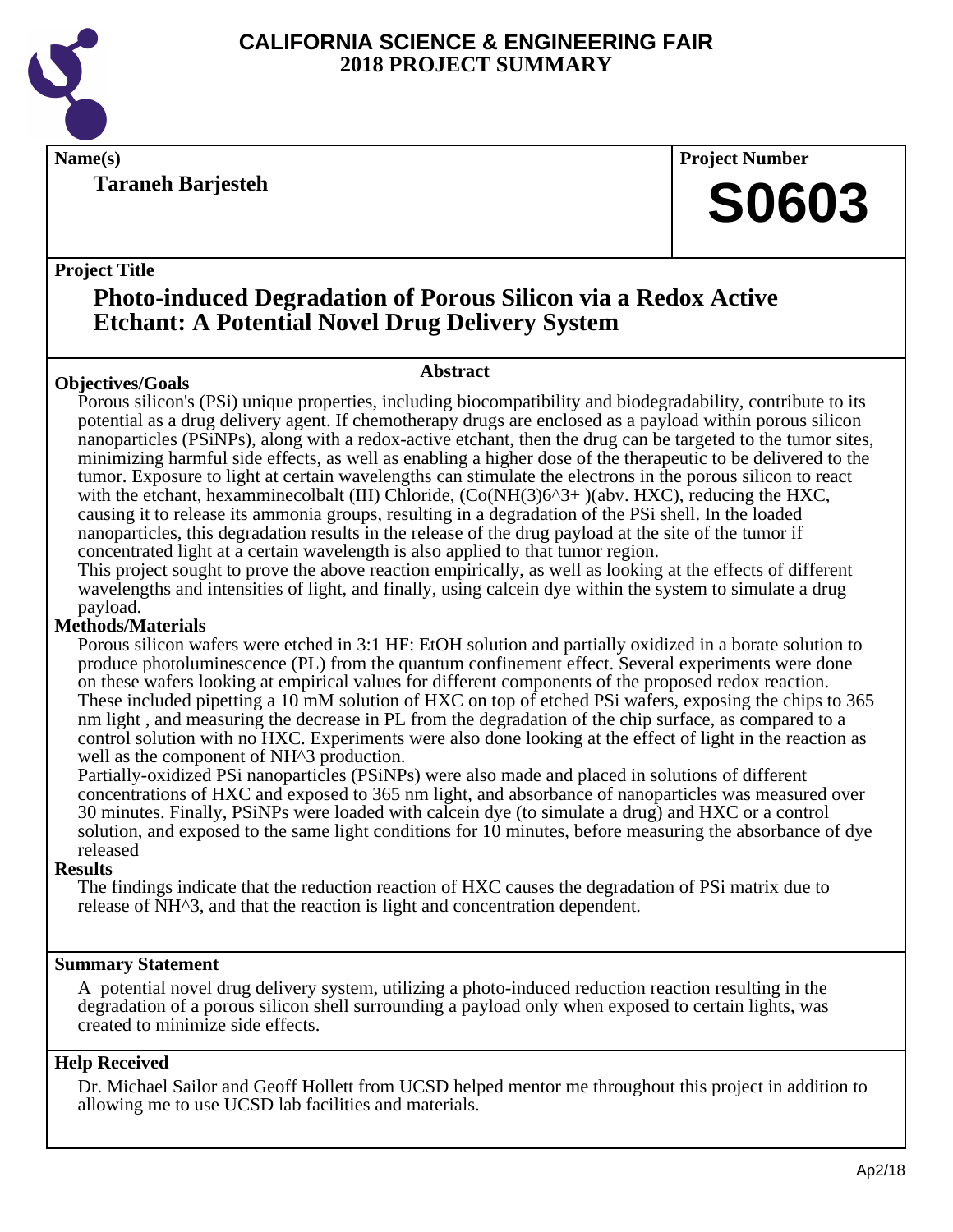

**Robert E. Bilodeau**

**Name(s) Project Number**

## **S0604**

#### **Project Title**

### **Comparison of Oxidizers in the Removal of NDMA in the UV Advanced Oxidation Process of Treating Drinking Water**

#### **Abstract**

**Objectives/Goals** This project determines which oxidant is the most effective at removing N-nitrosodimethylamine (NDMA) when added to the ultra violet advanced oxidative process (UV-AOP) during the treatment of drinking water. The two oxidants looked at in this project are hydrogen peroxide (H2O2) and chlorine (Cl2). My hypothesis is that H2O2 added during the stage of the UV-AOP will be more effective than free Cl2 in removing NDMA present in drinking water.

#### **Methods/Materials**

The Orange County Water District provided the laboratory support for running this experiment. During each experiment water which had previously treated with both reverse osmosis and microfiltration was siphoned off into a test pilot. This water was then subjected to ultra violet light along with the addition of a specific oxidizer. Levels of NDMA were tested before and after each pilot run using a liquid chromatograph. After each sample was analyzed the percent of NDMA removed was calculated, and the contamination level differences were subsequently graphed.

#### **Results**

Hydrogen peroxide (H2O2) saw the largest percent reduction of NDMA of any oxidant with an average of 99% removal. Most of the water with added hydrogen peroxide removed all NDMA present to ND. Chlorine (Cl2) saw the next largest reduction of NDMA with an average total removal of 74%. When chlorine is added at 0.99 mg/L, it effectively removed NDMA at 74% more reliably. During the UV process with no oxidants, NDMA was significantly removed from the water. The dark control, no UV, yielded an overall increase in NDMA levels.

#### **Conclusions/Discussion**

The hypothesis for this project proved to be correct; hydrogen peroxide (H2O2) was the most effective oxidant at removing NDMA during the UV-AOP. Although photolysis itself is the largest remover of NDMA the added oxidants helped to lower the NDMA concentrations to levels that could not be achieved through photolysis alone. This is extremely important as the Environmental Protection Agency has determined NDMA is toxic at levels as low as 0.7 ng/L and the California State Drinking Water standard is set at 10 ng/L. It was also determined that although less effective than H2O2, the addition of free chlorine did remove a significant amount of NDMA and since it is a much cheaper oxidant it could be implemented in smaller and rural water districts which have monetary restraints.

#### **Summary Statement**

I analyzed which oxidizer, hydrogen peroxide or chlorine, was more effective in the removal of NDMA in the UV advanced oxidative process of treating drinking water.

#### **Help Received**

The Orange County Water District provided the laboratory support for running this experiment, specifically Dr. Shannon Roback.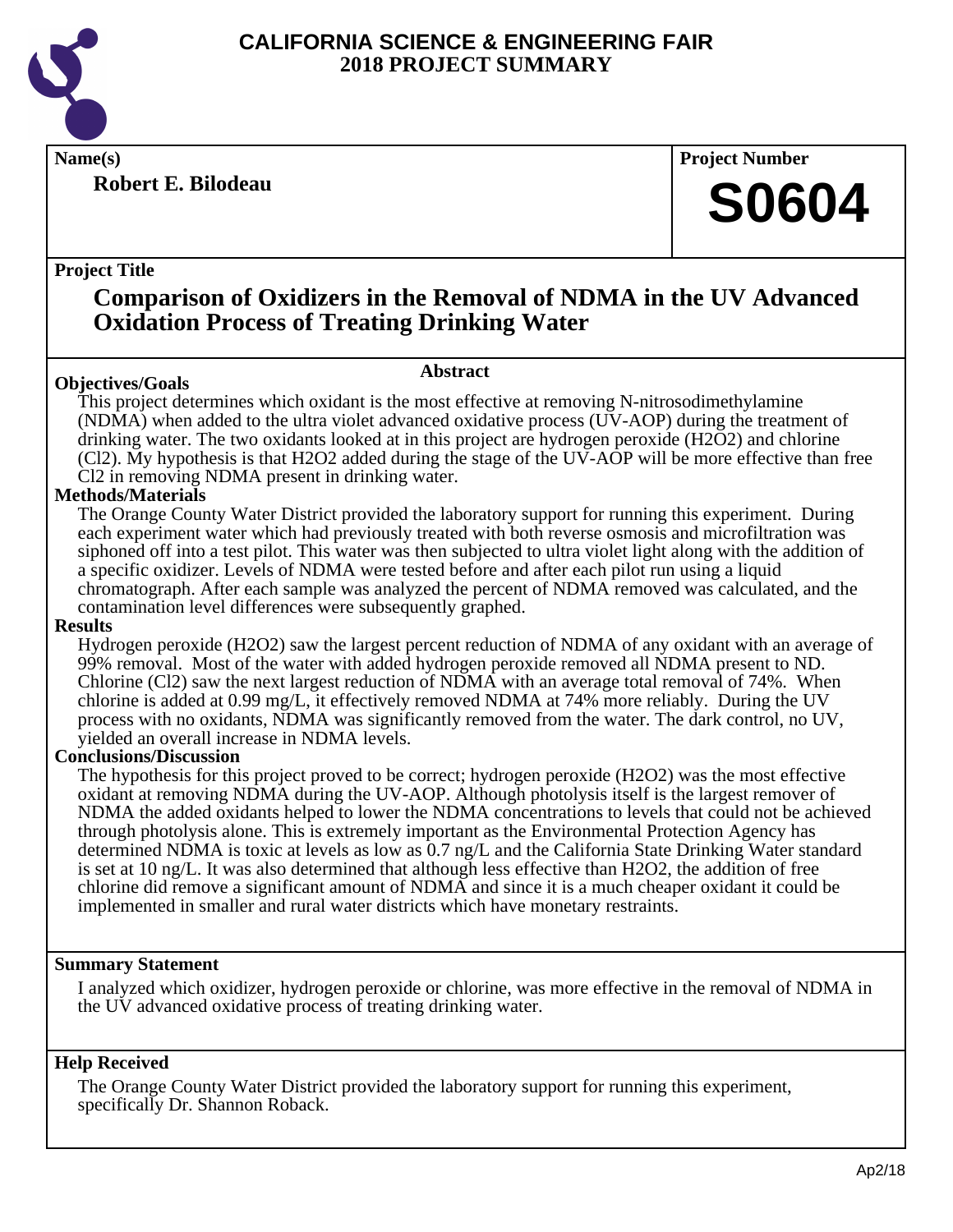

**Sarah L. Byrd**

**Name(s) Project Number**

## **S0605**

#### **Project Title**

### **The Efficacy of Curcumin on Chelating Alzheimer's-Associated Free Zinc Ions**

#### **Abstract**

**Objectives/Goals** The purpose of the experiment was to test at what molar ratios curcumin, a turmeric derivative, would best remove the heavy metal ion  $\text{Zn}^{\wedge}(2+)$  from an ethanol solution.

#### **Methods/Materials**

Extracted curcumin in solution by filtering a turmeric-ethanol tincture. Created zinc-curcumin complex (precipitate) by adding zinc acetate dihydrate and heating. Massed filters both before and after filtering out precipitate.

#### **Results**

Mass and mole data was used to calculate both amount and percent of zinc ions chelated. Percent chelation increased as the zinc ion to curcumin ratio increased. Little variation was seen among trial values from the same ratio set. High percentage results indicate curcumin chelated zinc ions as planned.

#### **Conclusions/Discussion**

Lack of data displaying a limiting reagent's presence suggests a necessary assumption used for experimental calculations was wrong. However, high zinc ion chelation percentages still confirmed curcumin's ability to remove heavy metal ions from the solution.

#### **Summary Statement**

Curcumin's ability to remove free zinc ions associated with Alzheimer's disease was evaluated using percent  $\text{Zn}^{\wedge}(2+)$  ion chelation values across various zinc ion to curcumin ratios.

#### **Help Received**

None. I designed and performed the experiment myself after researching how to extract curcumin from turmeric.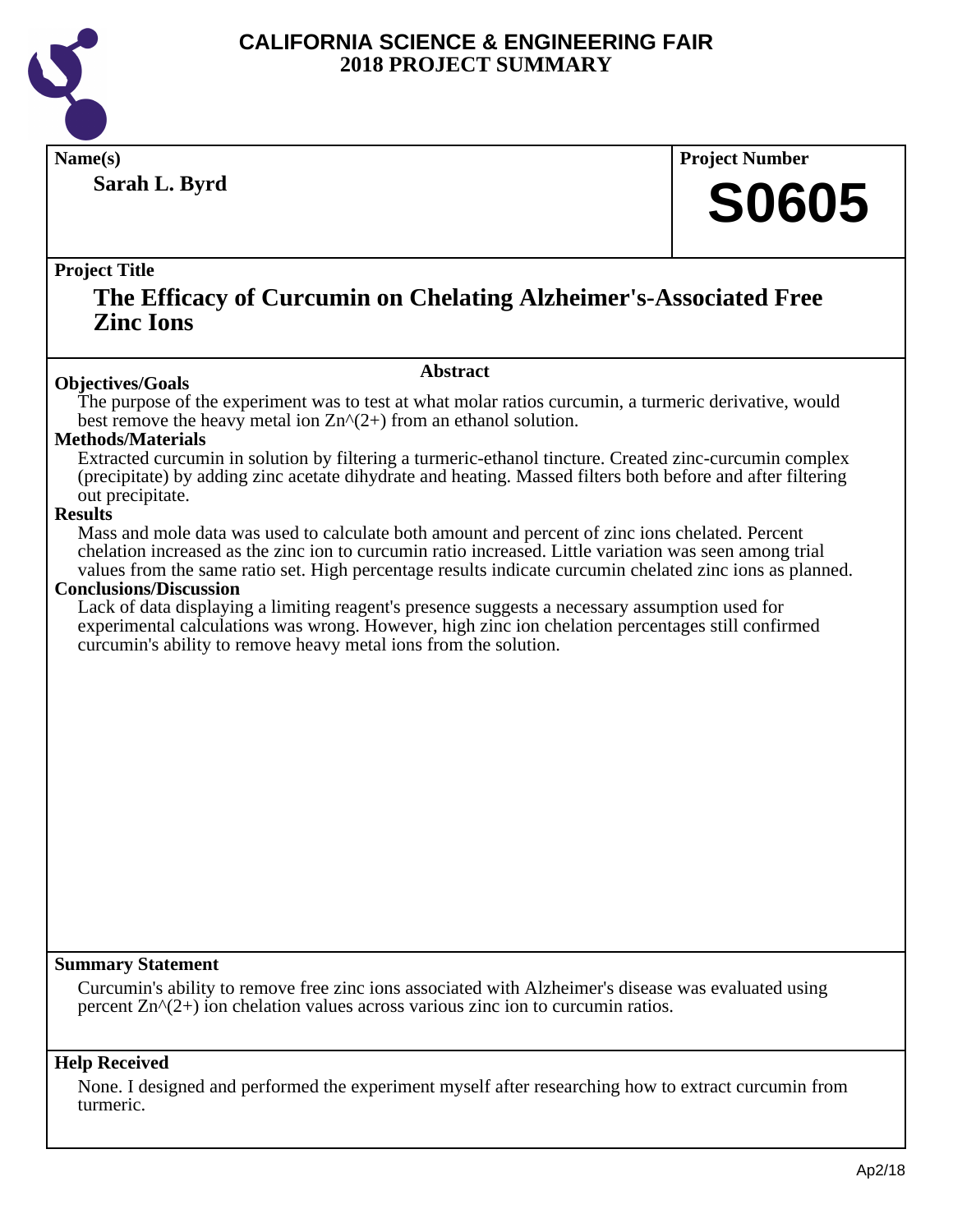

| <b>Sheridan Chavira; Preston Holliday; Samuel Simons</b>                                                                                                                                                                                                                                                                                                                                                                                                                                                                                                                                                                                                                                                                                                                                                                                                                                                                                                                                                                                                                                                                                                                                                                                                                                                                                                                                                                                                            | <b>Project Number</b><br><b>S0606</b> |
|---------------------------------------------------------------------------------------------------------------------------------------------------------------------------------------------------------------------------------------------------------------------------------------------------------------------------------------------------------------------------------------------------------------------------------------------------------------------------------------------------------------------------------------------------------------------------------------------------------------------------------------------------------------------------------------------------------------------------------------------------------------------------------------------------------------------------------------------------------------------------------------------------------------------------------------------------------------------------------------------------------------------------------------------------------------------------------------------------------------------------------------------------------------------------------------------------------------------------------------------------------------------------------------------------------------------------------------------------------------------------------------------------------------------------------------------------------------------|---------------------------------------|
| <b>Project Title</b><br><b>How Can We Protect Homes from Wildfires?</b>                                                                                                                                                                                                                                                                                                                                                                                                                                                                                                                                                                                                                                                                                                                                                                                                                                                                                                                                                                                                                                                                                                                                                                                                                                                                                                                                                                                             |                                       |
| <b>Abstract</b><br><b>Objectives/Goals</b>                                                                                                                                                                                                                                                                                                                                                                                                                                                                                                                                                                                                                                                                                                                                                                                                                                                                                                                                                                                                                                                                                                                                                                                                                                                                                                                                                                                                                          |                                       |
| To measure and declare the rate of burning between initial and final times between different household<br>substances.<br><b>Methods/Materials</b><br>Our materials include: Baking soda (sodium bicarbonate), Ash, Chalk (calcium carbonate), Borax (sodium<br>tetraborate decahydrate), Agar Agar (our gelatin), Xanthan gum (our thickener), a hand mixer, Distilled<br>water, 3 inc pieces of pine wood (untreated and sanded), Blowtorch, and assorted beakers. WE started by<br>making the foam by mixing agar agar with boiling water, then let simmer until completely dissolved. As it<br>starts to cool use a hand mixer to froth the mixture creating a foam while also mixing in Xanthan gum to<br>thicken it. After that we mixed 2.5%, 5%, 7.5%, 10%, and 12.5% of each household material in with 20<br>mL of foam in beakers. Then hand spread it onto 5 blocks of wood. Then using a blowtorch to find the<br>initial ignition time and the final ignition time<br><b>Results</b><br>The results that came to be is that 12.5% of Borax was the most effective due to Borax being a hydrate, it<br>releases water when heated so therefore it was the most effective.<br><b>Conclusions/Discussion</b><br>The final result ties were correct to our assumption. Borax being a decahydrate, or containing ten water<br>molecules, was the most effective option because the more water in the substance the longer it will take to<br><i>ignite.</i> |                                       |
|                                                                                                                                                                                                                                                                                                                                                                                                                                                                                                                                                                                                                                                                                                                                                                                                                                                                                                                                                                                                                                                                                                                                                                                                                                                                                                                                                                                                                                                                     |                                       |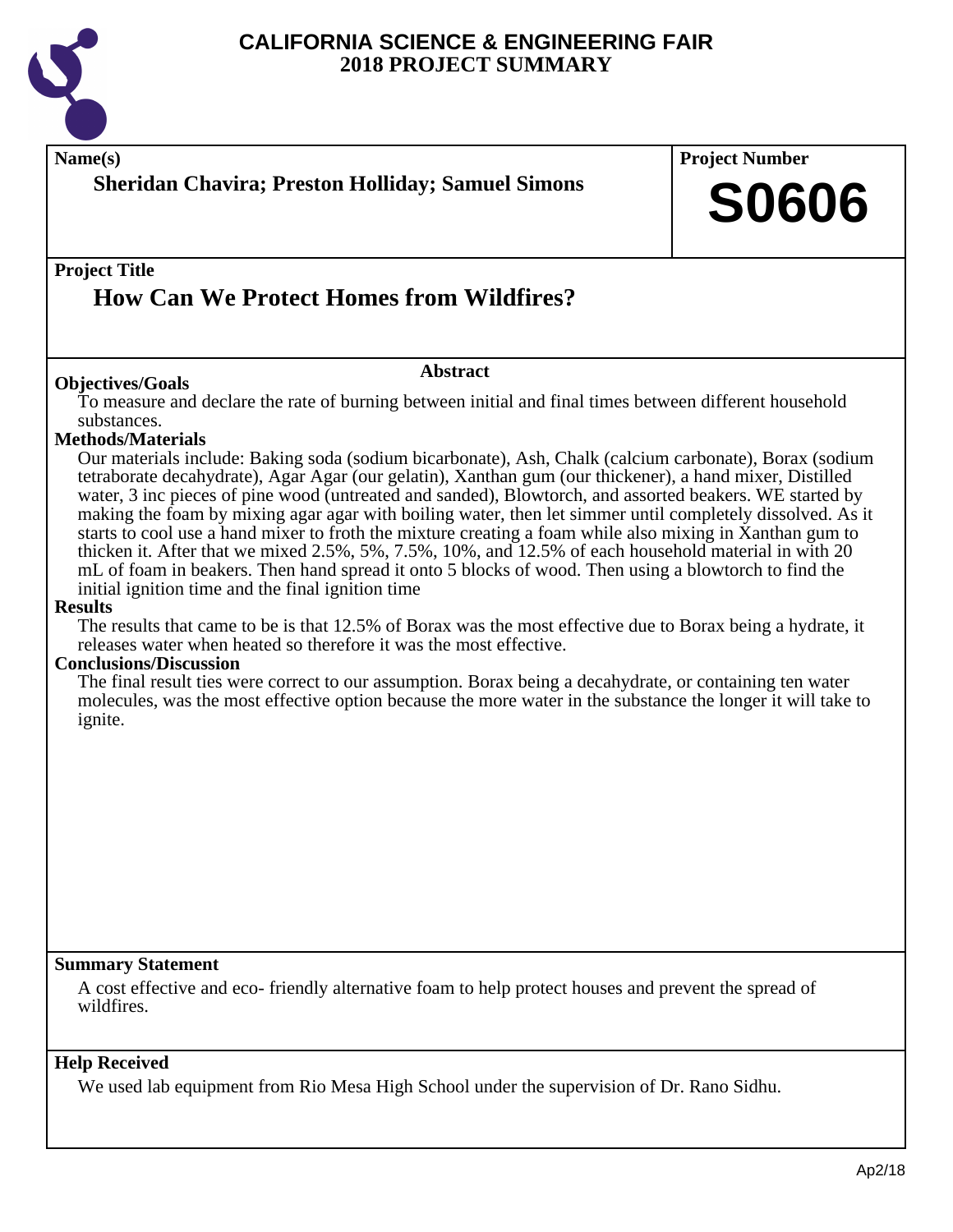

**Ian S. Chen**

**Name(s) Project Number**

## **S0607**

#### **Project Title**

## **The Efficacy of a Silver-Zinc Oxide Nanocomposite under Varying Light Wavelengths in Photocatalytic Degradation**

### **Abstract**

**Objectives/Goals** This project is based on the preparation of a silver-zinc oxide nanocomposite and the determination of its efficiency of photocatalytically degrading various contaminants under various wavelengths of light. By using a urea-based precipitation method, the nanocomposite was prepared and was allowed to break down to sample contaminants, methyl violet and trichloromethane, under red, blue, and green light. My hypothesis was that light with smaller wavelengths will result in higher percentages and rates of degradation, due to the inverse relationship between energy and wavelength.

#### **Methods/Materials**

Zinc acetate and silver nitrate were the chemicals used as sources of zinc oxide and silver, the precipitation method catalyzed by urea and sodium hydroxide. The compounds were dissolved in water and heated for 15-30 minutes. Any leftover insoluble material was filtered and the filtrate was prepared for photocatalytic degradation. This, in itself, shows the success of a relatively simple, and readily accessible preparation of nanoparticles, and more broadly, nanotechnology. The preparation was followed with trials in which to determine its photocatalytic abilities. Fixed amounts of methyl violet and trichloromethane were added to a fixed volume of nanocomposite suspension under a particular wavelength of light and allowed to react for 1 hour.

#### **Results**

The methyl violet trials had an average degradation percentage of 80%, 70%, and 70% for red, blue and green light, respectively, while the trichloromethane had an average degradation percentage of 21%, 21%, and 22%. The graphs also exhibit no change of efficiency when varying wavelengths of light are used, as the graphed lines shown had little to no deviation from each other. This signifies a broad range of wavelengths that the nanocomposite is effective with.

#### **Conclusions/Discussion**

This project contributed to two main benefits: first, the success of a simple method in the preparation of silver-zinc oxide nanocomposites as well as the determination that the ability of the nanocomposite to degrade various contaminants is relatively efficient as well as robust. Instead of one wavelength of light being significantly more effective than the others, the nanocomposite was able to utilize each wavelength of light equally in the degradation.

#### **Summary Statement**

The nanocomposite synthesized in this project was able to utilize a wide range of visible light in order to degrade aqueous chemical contaminants.

#### **Help Received**

I performed all the synthesis and experimentation by myself. My adviser did give me permission to work in the school fume hood to ensure absolute safety.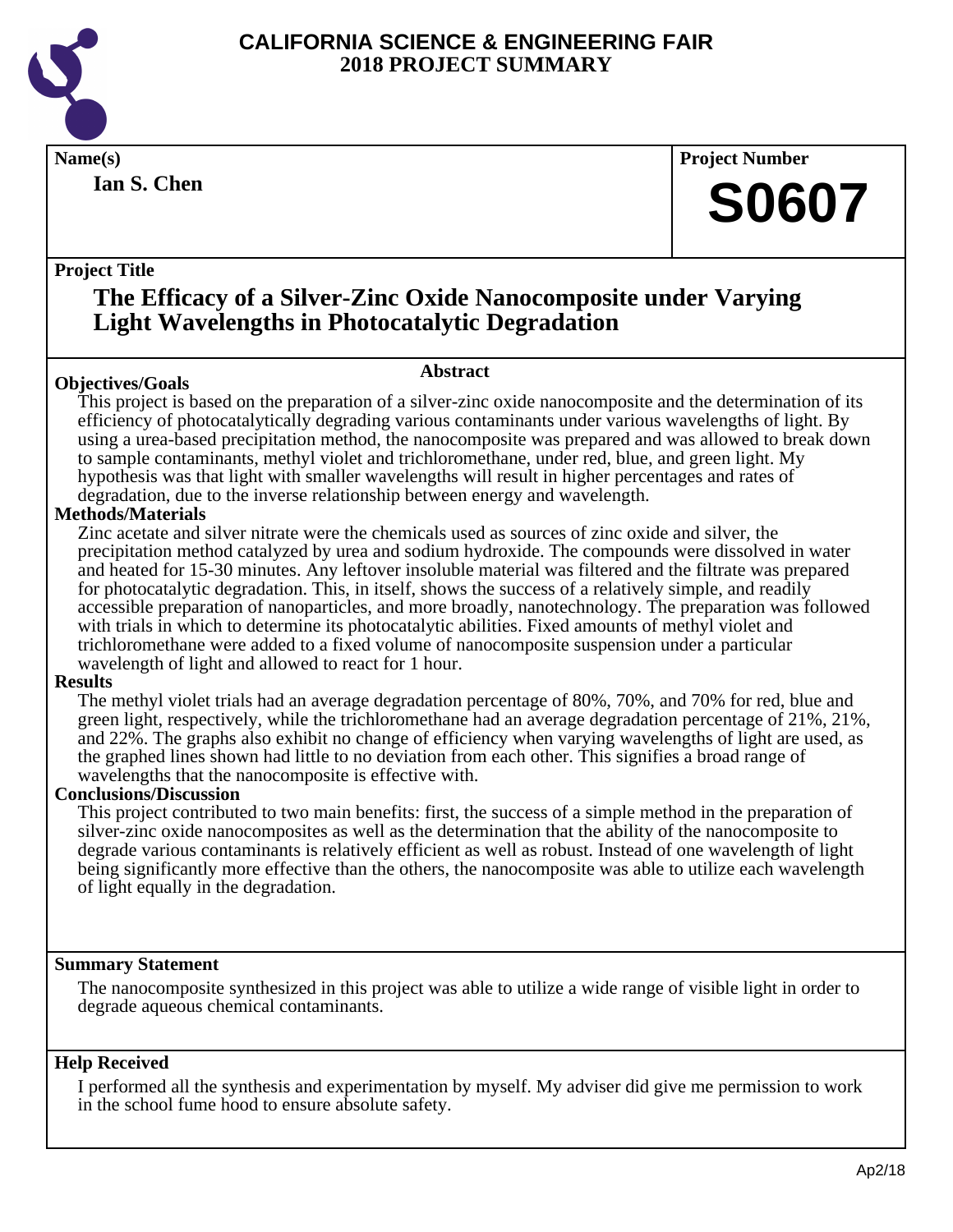

**Jessica M. Cronin**

**Name(s) Project Number**

## **S0608**

#### **Project Title**

### **The Effectiveness of Homemade vs. Professionally Used Density Gradients**

#### **Abstract**

**Objectives/Goals** The eventual objective of this project is to isolate a small strongyle egg using density gradient centrifugation. Five different density gradient solutions are being compared for effectiveness in completing this goal. They have also been tested using macroscopic objects.

#### **Methods/Materials**

First, homemade density and viscosity gradients were created using 7 liquids of different densities. These gradients were tentatively tested using a copper BB, a peppercorn, and a plastic BB (never centrifuged). Then, they were tested against three professionally used gradients (Percoll, Histodenz, OptiPrep) in two ways, using the same three macroscopic objects: spun with objects, and spun without (objects added after). There was also a control that was never put through the centrifuge. Currently, a way to use density gradient centrifugation to isolate small strongyle eggs is being devised.

#### **Results**

The initial homemade density gradient worked in that the liquids remained separate, and the objects settled according to density. The objects settled according to density in the initial viscosity gradient as well, but the liquids did not remain separated.

The later homemade density and viscosity gradients controls reacted differently, all three objects settled in the same layer in both (Equifar vedlube). The same was true for the homemade density pre-spun. In the homemade viscosity pre-spun, all objects settled in the same layer somewhere in the middle, though the liquid they stopped in is unidentifiable. In both homemade gradients that were spun with the objects, all three objects were at the bottom of the tube. In all three professional gradients, in both tests and the control (excluding Histodenz pre-spun) the peppercorn floated to the top, but both other objects sunk to the very bottom.

#### **Conclusions/Discussion**

According to these limited results, neither my homemade gradients, nor the professionally used gradients are effective when testing with a peppercorn, a plastic BB, and a copper BB. However, these professional gradients are meant to be used with microscopic objects, and the objects I was using may have been too dense for them. I don't believe that I can have conclusive results until I begin testing with small strongyle eggs.

#### **Summary Statement**

I compared the effectiveness of my homemade density and viscosity gradients against professionally used density gradient solutions.

#### **Help Received**

King Royal Industries purchased the professional gradient solutions, but excluding that financial support, I did this project all on my own.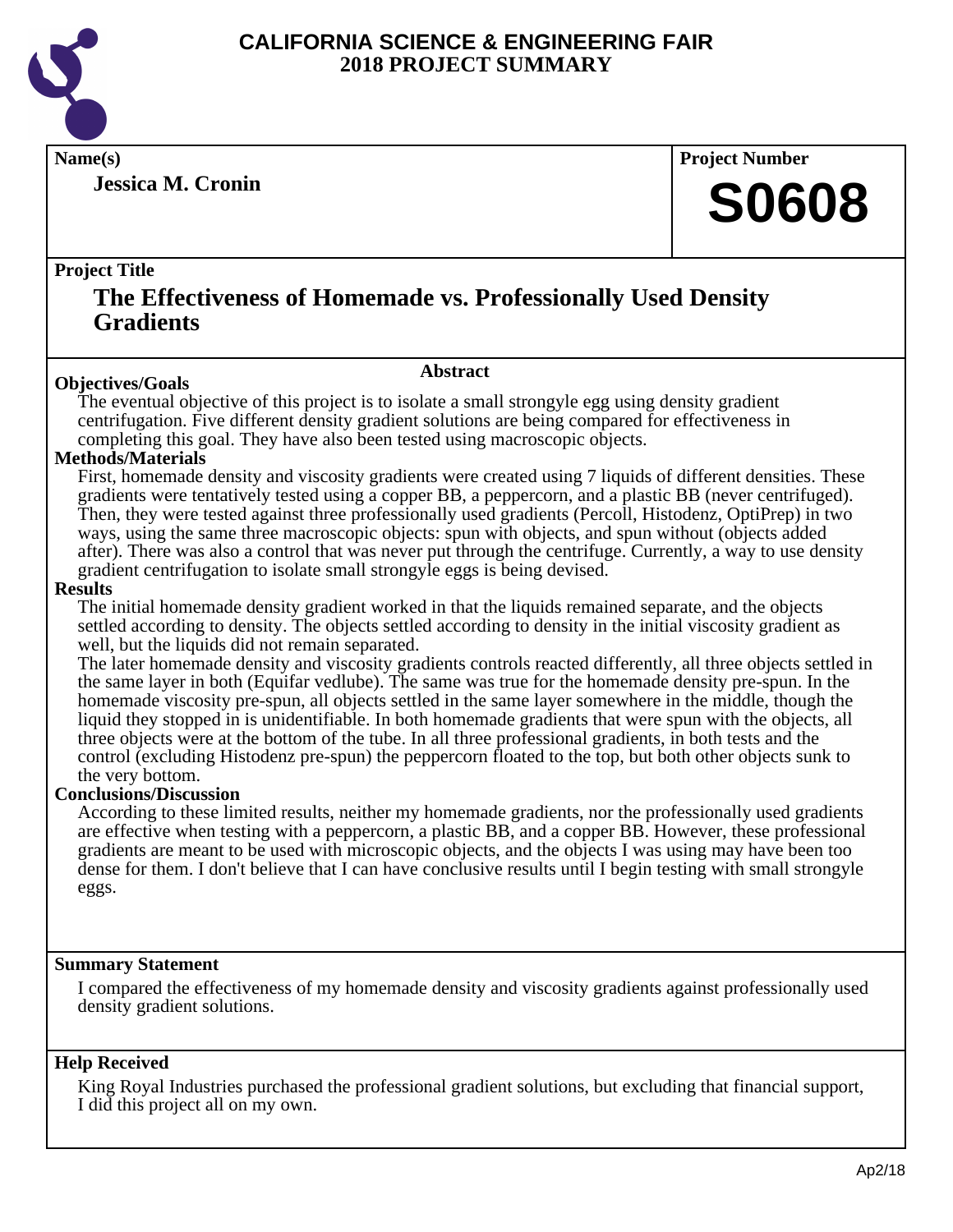

**Allyson Ee; Albert Tan**

**Name(s) Project Number**

## **S0609**

#### **Project Title**

### **Analyzing Electrochemical Effects of Ni Substitutions on Iron Silicate Compounds**

#### **Abstract**

**Objectives/Goals** The objective of this study is to determine the effect of substituting Ni in iron silicate compounds used in cathodes on the battery performance.

#### **Methods/Materials**

A Li ion cathode compound was synthesized using weighed masses of lithium carbonate, silicon oxide, nickel(II) chloride, and iron(III) chloride. A Li ion battery was assembled inside an Argon glove box. The Li ion battery was cycled for two weeks and the current and voltage of the battery were recorded.

#### **Results**

The Li ion battery after Ni substitutions had a capacity of approximately 125 milliamp hours per gram and was shown to reversibly cycle against Li with voltage plateaus at roughly 3.8 V. This work presents the enhancements that come from substituting Ni into pristine iron silicate cathodes, which have capacities of around 75 milliamp hours per gram and voltage plateaus of 2 V. This shows that the Ni substitutions improved the battery performance.

#### **Conclusions/Discussion**

The gained battery efficiency from the nickel substitution demonstrates the feasibility of a promising new group of earth-abundant cathode materials implementing nickel, significantly contributing to the sustainability of depleting natural resources.

#### **Summary Statement**

This project studies whether introducing nickel to an iron silicate compound used as a cathode in Li-ion batteries would improve battery performance.

#### **Help Received**

The authors acknowledge the guidance of Nicholas Bashian and Brent C. Melot, as well as the support of Melot Research Group members. This work was done with financial support provided by the Dana and David Dornsife College of Letters, Arts and Sciences at the University of Southern California.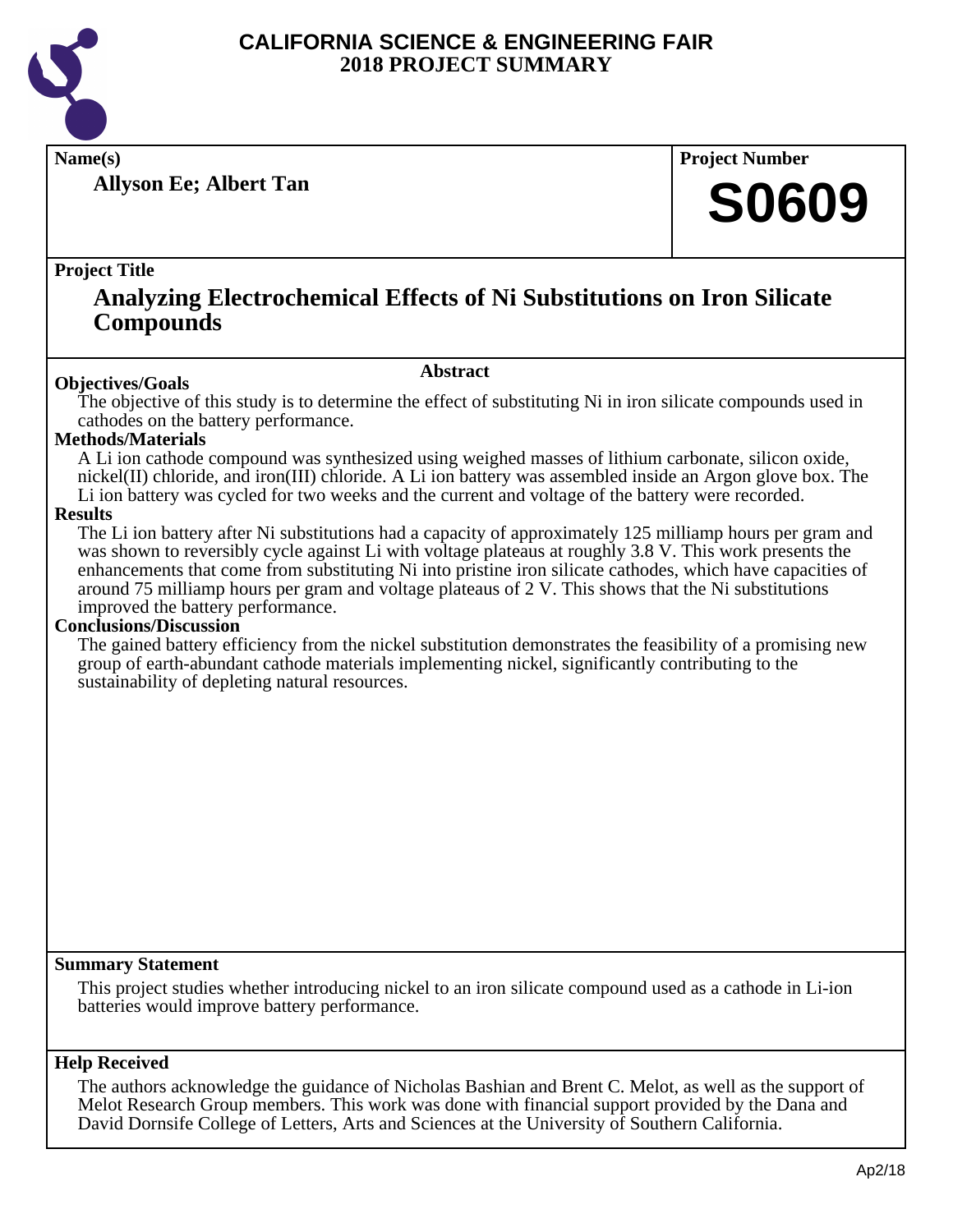

**Nicholas S. Franks**

**Name(s) Project Number**

## **S0610**

#### **Project Title**

### **Optimizing of Electrolysis of Water through Variations in Electrolyte Concentration**

#### **Abstract**

**Objectives/Goals** The purpose is to measure and describe the effects of electrolyte concentration on the rate of reaction of the electrolysis of water. The results obtained can help to develop new industrial methods for producing hydrogen gas, a form of alternative energy.

#### **Methods/Materials**

Various concentrations potassium hydroxide (KOH) were used as electrolyte solutions in an electrolytic cell. The cell - which was obtained from my school - consisted of a 6-volt current, inert graphite electrodes, and constant environmental factors. Hydrogen and oxygen gas production at the two electrodes was measured, and rate of reaction was calculated for each concentration.

#### **Results**

Increasing the concentration of the potassium hydroxide electrolyte increased rate of reaction in a strong, linear manner. Although predicted, rate of reaction did not reach some maximum value, indicating that this trend might continue for higher concentrations.

#### **Conclusions/Discussion**

In order to achieve the fastest rate of reaction for the production of hydrogen gas, the maximum amount of electrolyte should be used. This method would have to be applied to other types of electrolytes and a wider range of concentrations in order to gain a broader overview of electrolysis. Additionally, economic models would have to be considered to determine the feasibility of industrial electrolysis for hydrogen production.

#### **Summary Statement**

Through the manipulation of the electrolyte concentration of an alkaline electrolytic cell (i.e. potassium hydroxide concentration), I showed that electrolyte concentration and rate of reaction are directly, linearly proportional.

#### **Help Received**

My chemistry teacher provided assistance in obtaining materials and taught me the basics of electrolysis in class. All supplies were provided by my school's science department. All additional research and development was done independently.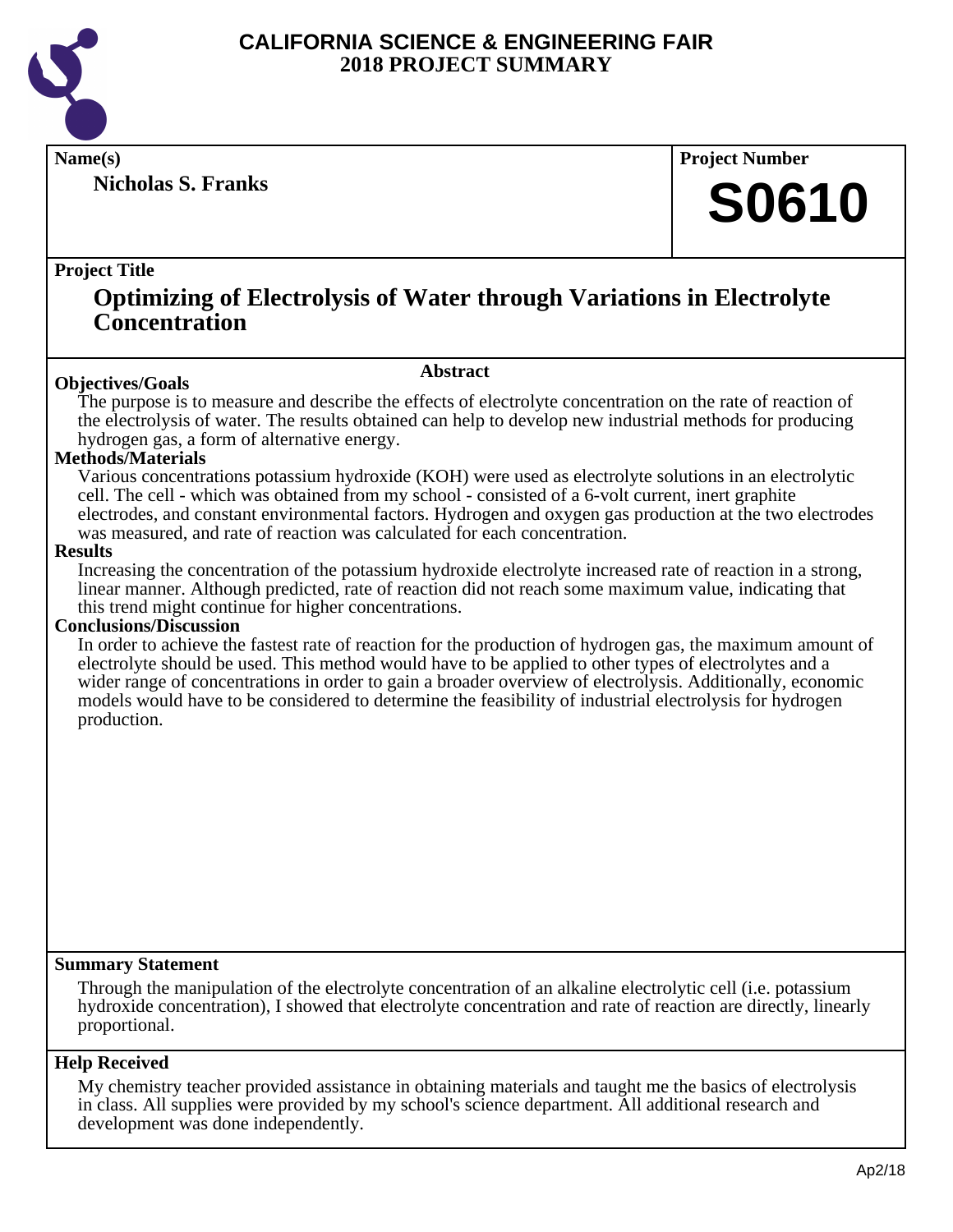

### **Malika Gellman; Supriya Lall; Audrey Li**

**Name(s) Project Number**

## **S0611**

**Project Title**

## **Self-Sustainable Microbial Fuel Cell Driven High-Efficiency Nickel-Based Water Splitting System**

#### **Abstract**

**Objectives/Goals** The project goal is to create a low-cost NiC(2)O(4) (nickel oxalate) catalyst for water electrolysis based on the hypothesis that porous structure leads to higher efficiency, and power this system using microbial fuel cells to generate hydrogen without releasing greenhouse gases and burdening power supply.

#### **Methods/Materials**

NiC(2)O(4) was grown on 2 pieces of nickel foam: the first piece in air (NiO) and the second one in nitrogen (N-treated) at 400°C for 40 minutes. Samples were analyzed with X-ray diffractometer and scanning electron microscope (SEM). Linear voltammetry evaluated their overpotentials, tafel slopes, and electrochemical surface areas. The electrochemical impedance (EIS) graph was obtained by applying a potential of -129 mV vs. RHE with amplitude of 5 mV from 100 kHz-1 Hz. Tryptic soy broth was made, sterilized in autoclave, and Shewanella Oneidensis MR-1 was cultivated in it. A microbial fuel cell (MFC) was constructed using anode and cathode chambers, cation exchange membrane, 2 end plates, 4 threaded rods, 4 rubber gaskets, bacteria in tryptic soy broth, and cathode electrolyte. 1 MFC was connected to multiple resistors and voltage outputs for each one were measured with multimeter. 5 MFCs were connected to water splitting device with N-treated samples.

#### **Results**

SEM shows N-treated sample more porous than air-treated one. X-ray diffraction patterns show that N-treated sample has Ni phase, and NiO one has Ni and NiO phases. For hydrogen evolution reaction (HER), overpotentials of NiO and the N-treated samples are 182 mV and 51 mV at 10 mA/cm<sup> $\gamma$ </sup>2 and tafel slopes are  $83 \text{ mV}$  dec(-1) and  $50 \text{ mV}$  dec(-1). For oxygen evolution reaction (OER), overpotentials of NiO and N-treated samples are 310 mV and 337 mV at 10 mA/cm^2; tafel slopes are 69 mV dec(-1), and 83 mV dec(-1). EIS Graph shows N-treated sample has lower charge transfer resistance and greater electrical conductivity than NiO sample. From electrochemical surface area graph, N-treated sample has slope of 40.16 mF/cm^2, and NiO one has a slope of 1.72 mF/cm^2. 1 MFC shows the most current at voltage of 0.15 V and has a maximum power of 1.524 mW at current of 1.73 mA.

#### **Conclusions/Discussion**

Results confirm hypothesis: porous structure leads to high water splitting efficiency. N-treated porous NiC(2)O(4) sample shows better HER and OER performance than other catalysts.

#### **Summary Statement**

We synthesized highly-efficient nickel-based electrocatalysts for water electrolysis, and powered this water-splitting system using microbial fuel cells in order to generate hydrogen in a self-sustainable way.

#### **Help Received**

Research conducted at UCSC under supervision of Tianyi Kou and Prof. Yat Li.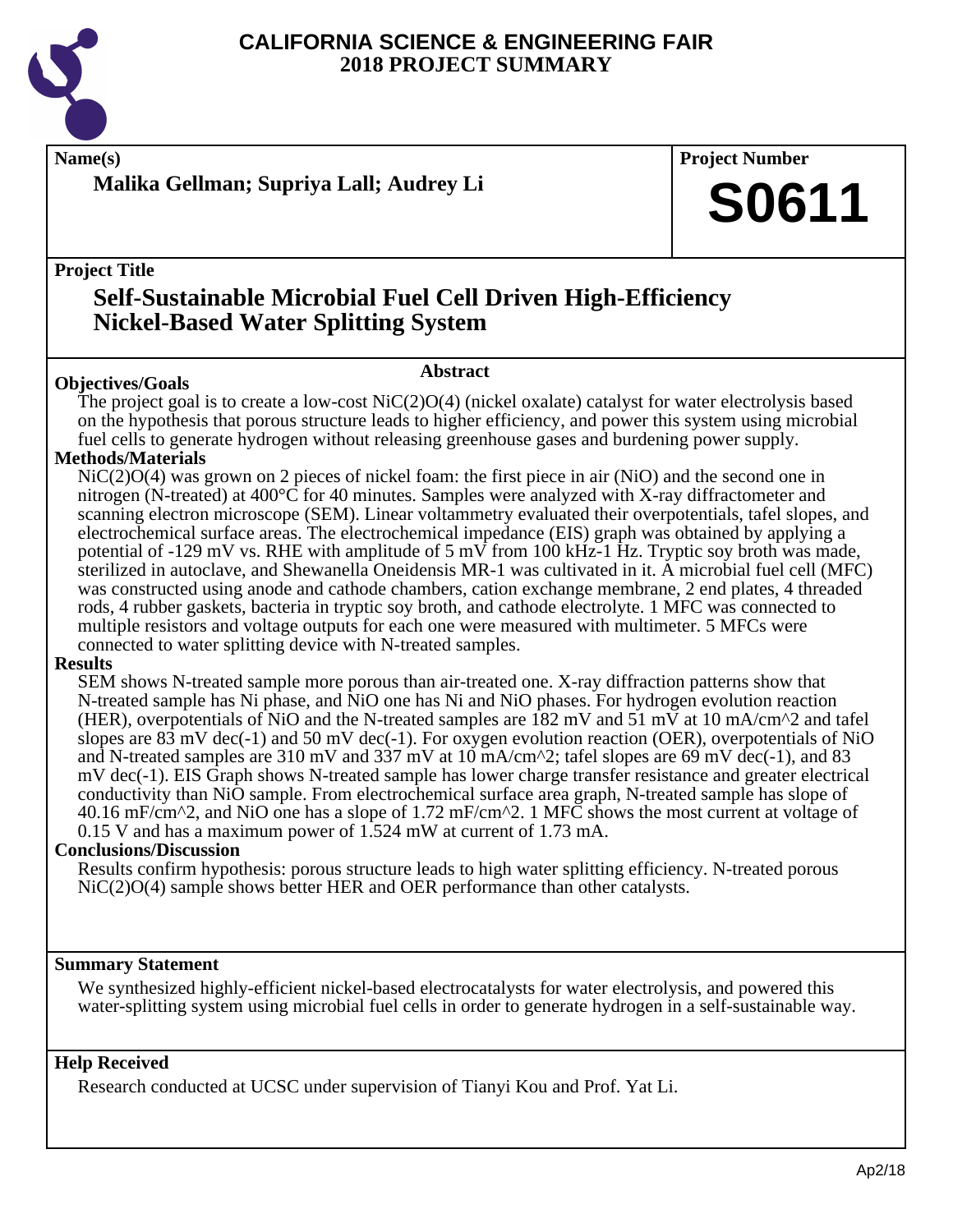

**Name(s) Project Number**

**Blake E. Hermann**

## **S0612**

#### **Project Title**

## **The Effect of the Molality of Salts on Freezing Points of Water**

#### **Objectives/Goals**

**Abstract**

I try to find out how the affect of changing molality of salts, effects the freezing point of water. This is relevant in that, today America spends millions on deicing roadways, and in my experiment i try to find an easier, cheaper way to get the same result.

#### **Methods/Materials**

Materials: Plastic Test tubes and rack, Beakers (50 mL), A Scale (plus or minus 0.01 g), Lab Quest and Thermometer attachment (plus or minus 0.1 degree Celsius), Standard fresh water ice, A cooler, Salt (NaCl food grade), Salt NaCl lab grade, Salt MgCl2 lab grade , Stir stick

For my Procedure I took the salts and measured out amounts out that followed as 0.2 molality change to 10g of water that I previously measured out. I did this three times, for both salts, varying molality from 0.5 to 1.9 mol/kg. For each I observed the solution until frozen and then I recorded the results.

#### **Results**

My end results showed me that, in the end the Sodium Chloride was out shown by the Magnesium Chloride, as the MgCl was more effective in all of the tests at lowering the freezing points of the solution.

#### **Conclusions/Discussion**

After reviewing my results I can determine that they yielded the same result as other tests with freezing points and salts. As the molality rose the freezing point of the solution traveled in a downward trend. Therefore, these results fall inline with what is already known and show no drastic differences or abnormalities than what was previously known in this specific area of chemistry. In general the Magnesium chloride out preformed the Sodium chloride but economically the sodium chloride proves still the more worth it. As all three trial graphs show, as the molality of the solutions increase there is a downwards trend (lower freezing point) for the solution. This is likely due to the higher amount of ions present in the water preventing the water molecules from freezing. There is also an obvious trend between Magnesium Chloride and Sodium Chloride, Magnesium Chloride clearly has lower freezing points at all molalities on all trials.

#### **Summary Statement**

In my project I vary amounts of salts and test to see their effect on the freezing point of water.

#### **Help Received**

Dr. Sidhu, teacher, provided the space for me to do the project, other than that i had no help.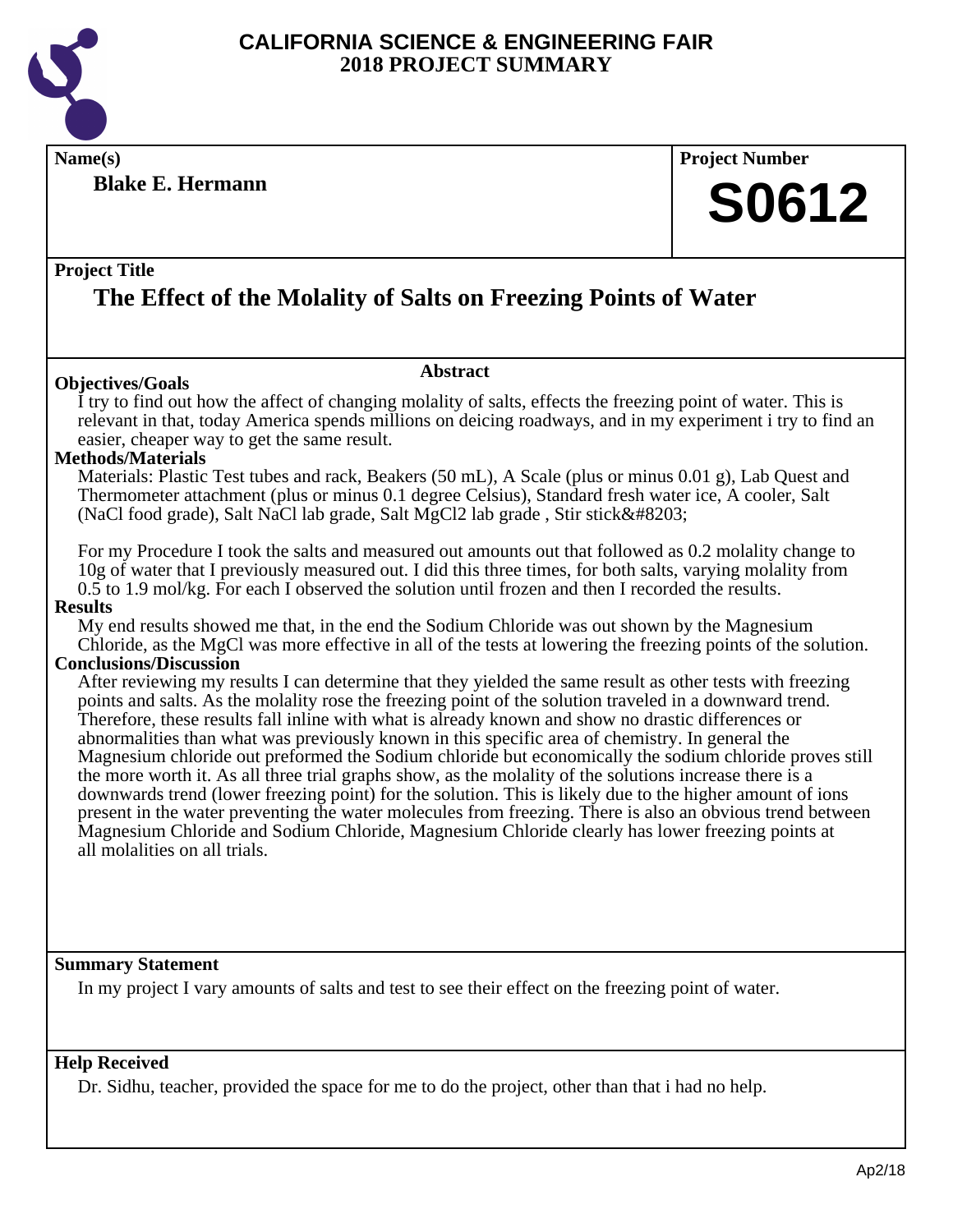

**Name(s) Project Number**

**Sahil Jog; David Kim; Ishan Modi**

#### **Project Title**

## **Assessing the Electrochemical Performance of Mg(TFSI)2 in Electrolyte Tetraglyme at Different Environmental Conditions**

### **Abstract**

**Objectives/Goals** The objective of this experiment is to fully understand the electric potential behind a Mg battery, along with the thorough analysis of its SEI layer, for the purpose of mass production of a new efficient battery.

#### **Methods/Materials**

Tube Furnace, Vacuum Seal, Argon Gas, Mg(TFSI)2 Sample produced dry sample of Mg(TSFI)2 under controlled environment. Wet sample was produced in normal conditions. Samples were hooked to a bob cell, in order to test their electric potential, measured with a computer program transmitting Cyclic Voltammetry. SEI Layer was measured with XPS, EDS, SEM, and XRD.

#### **Results**

After creating the electrolyte, the cell was tested through Cyclic Voltammetry and went through 50 cycles of reversible deposition/dissolution, which clearly show a noticeable difference in the current performance for the wet sample and the dry sample. The wet sample as shown, creating a mere fraction of mA/cm over voltage compared to the dry sample which were represented in whole numbers. Furthermore, steps were taken to analyze the surface of the anode, in order to understand the SEI layer. Using a SEM, clusters of Mg and other elements are visible on the surface. EDS mapping is done on the magnified clusters, for the purpose of determining the significant presence of Mg and oxygen over other elements. After finding which elements were in the clusters of Mg, XPS was used to find the binding energy of each compound such as MgO and MgS to confirm which elements that Mg is bonded to as it can create an SEI layer. Furthermore, XRD was used to also confirm the crystal structure in which one can find the matching peaks to further confirm that unwanted elements were present in the battery.

#### **Conclusions/Discussion**

As predicted, the hypothesis was correct as low water content would be dominant over the subject with higher water content. The benefits that come with this can be overwhelming, since this will give a general understanding where Mg batteries could be the most efficient, and could potentially replace Li-ion batteries, which are characterized as being more combustive, less abundant, and have a potential of forming dendrites that short circuit the battery. Using Mg would change this however, since it is the 4th most abundant metal on the planet, meaning low cost of production, has no dendrite formation during reversible plating/stripping, and have a higher volumetric capacity than of Li batteries.

#### **Summary Statement**

After using Cyclic Voltammetry for both dry and wet samples, we can clearly see that the dry sample produced much greater electric potential, implying that a Mg(TFSI)2 battery worked best in dry conditions.

#### **Help Received**

We built and tested the Mg battery by ourselves. Also, we got help in further understanding the electrochemical functions, and data interpretation from Prof. Guo in the Bourns Engineering Department at UCR.

**S0613**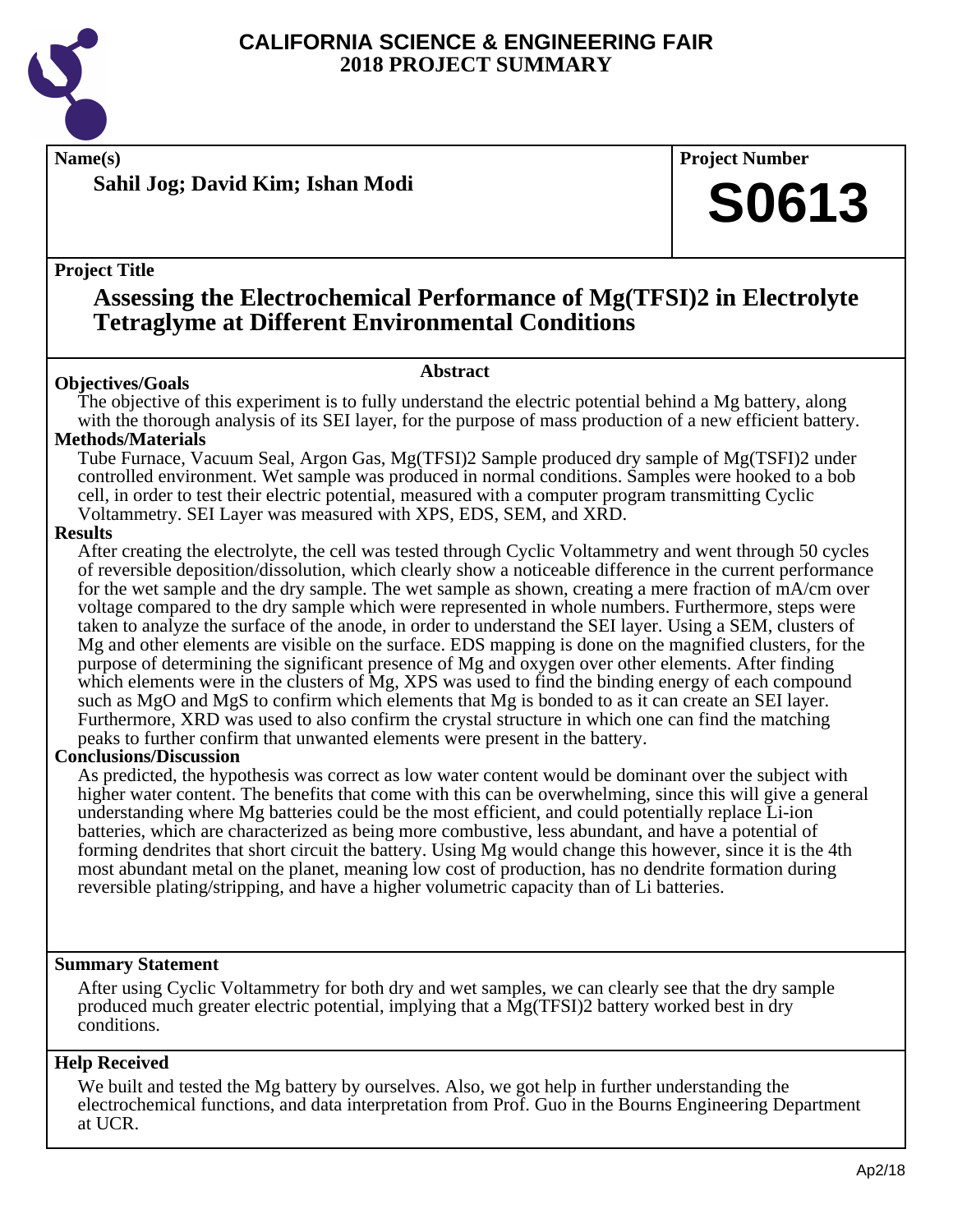

**Ananya Karthik**

**Name(s) Project Number**

## **S0614**

#### **Project Title**

### **Developing Phase Change Nanoparticles for Focused Ultrasound Induced Targeted Neuromodulatory Drug Release**

#### **Abstract**

**Objectives/Goals** The current, commonly-used technique of systemic drug delivery for modulating brain function lacks specificity, decreases efficiency, and threatens patient safety. An urgent need exists for a new approach towards noninvasive, targeted drug delivery to the brain. To address this need, this study embraces two unique elements: 1. Drug encapsulation in phase-change nanoparticles, and 2. Drug release via focused ultrasound (FUS).

#### **Methods/Materials**

Stage 1: The anesthetics propofol and dexmedetomidine were each encapsulated in phase-change nanoparticles with a biodegradable PEG-PLGA amphiphilic block copolymer matrix. Perfluoropentane (PFP), emulsified through sonication, formed the liquid core of the nanoparticles.

Stage 2: Nanoparticle properties of size, polydispersity, and drug loading were quantified.

Stage 3: In vitro drug release via FUS was performed in a water bath. The released drug was captured in a layer of solvent above the aggregate of nanoparticles, and this layer was then extracted for drug release measurement.

#### **Results**

The hydrodynamic diameters of both propofol-loaded nanoparticles and dexmedetomidine-loaded nanoparticles were less than 500 nm, essentially eliminating the risk of embolism in capillaries; the polydispersity indices were less than 0.1, lending constancy to the pharmacokinetics and biodistribution of the nanoparticles. The nanoparticles were effective in encapsulating propofol, but encapsulation of dexmedetomidine was more challenging, potentially due to precipitation of dexmedetomidine out of the micelle. The maximum drug release in vitro occurred at 1.7797 MPa (42.26% for propofol and 54.34% for dexmedetomidine).

#### **Conclusions/Discussion**

The results of this study indicate that phase-change nanoparticles can successfully encapsulate neuromodulatory drugs and respond effectively to focused ultrasound. This novel approach to neuromodulation establishes a platform for developing phase-change nanoparticles for all small-molecule lipophilic neuromodulatory drugs, and thus for any molecule that passively crosses the blood-brain barrier (BBB). FUS-induced drug release from phase-change nanoparticles improves safety (no BBB opening, clinically-approved particle components) and specificity (local drug release, high spatial and temporal resolution), with ideal attributes for clinical translation and important applications for treating cancer and neurodegenerative diseases.

#### **Summary Statement**

My project establishes a novel platform for developing phase-change nanoparticles for all small-molecule lipophilic neuromodulatory drugs for focused-ultrasound induced targeted drug delivery to the brain.

#### **Help Received**

I acknowledge my family and teacher for their constant support, and Dr. Raag Airan and Qian Zhong from Stanford University for guidance and for giving me the opportunity to develop my project in their lab.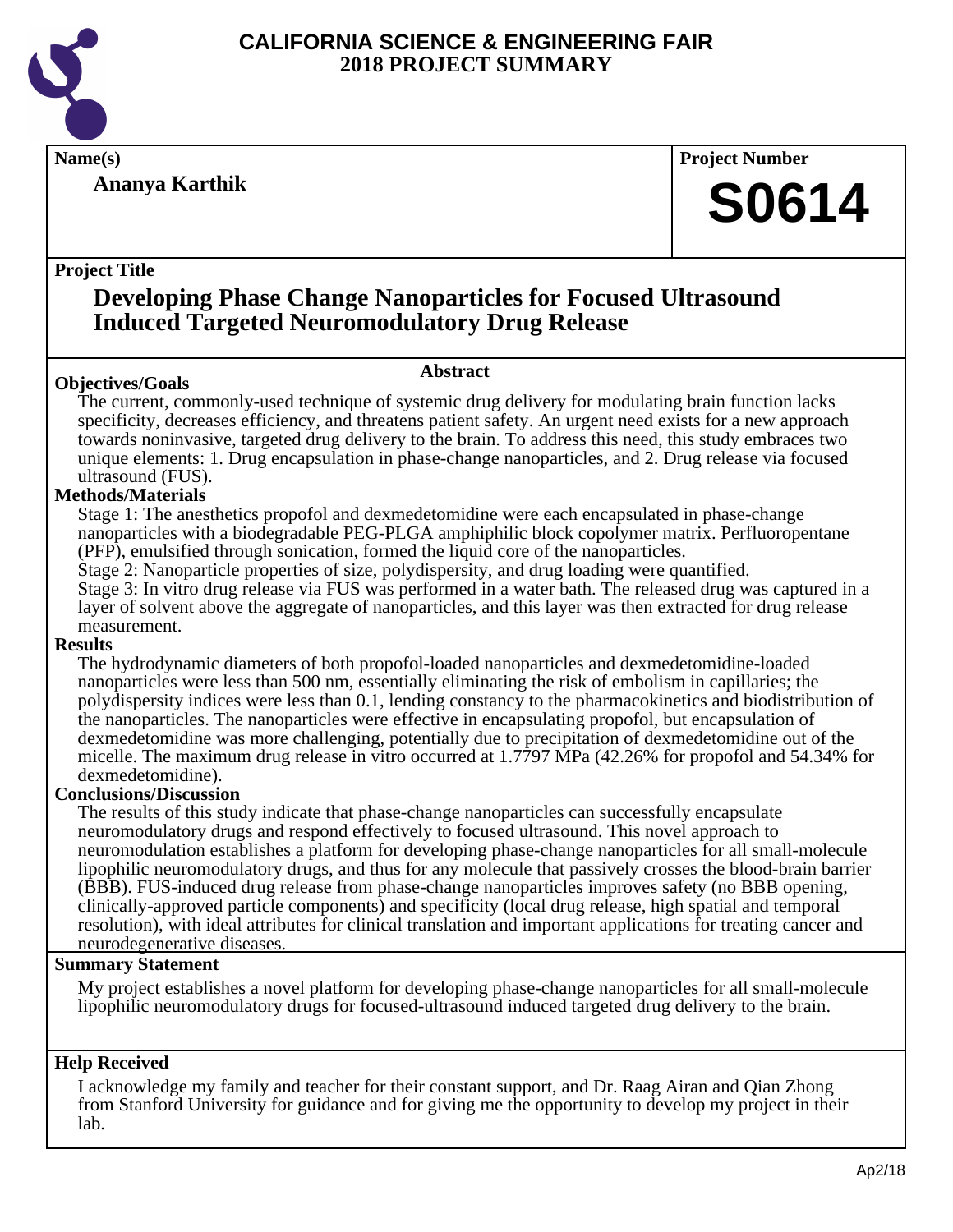

**Name(s) Project Number Project Title Abstract Summary Statement Help Received Juwon Lee Reflectance Spectroscopy Investigations of Clathrate Hydrates S0615 Objectives/Goals** The objective of this study is to further study guest-host interactions in clathrate hydrates by analyzing isotopic clathrate hydrates - bromine clathrate hydrates formed from deuterated water. **Methods/Materials** Produced bromine clathrate hydrates from deuterated water by mixing liquid bromine and deuterated water. Formed clathrate hydrate crystals using an ice bath. Took spectroscopic measurements using fiber optic cables and CCD spectroscopy. **Results** Two different spectral lines (bromine vs bromine clathrate) were gathered from the spectroscopic measurements. The spectra showed that the enclathration of bromine in the form of clathrate hydrate increased pressure on the bromine, thus causing a blue-shift in bromine spectral profile. The blue-shift was observable through the color change from dark red bromine ice to yellowish orange Br2-D2O clathrate hydrate as well. **Conclusions/Discussion** A method to produce bromine-deuterated water clathrate hydrates was developed. The direct comparison of the two spectra (free bromine vs bromine clathrate hydrate) clearly demonstrated the dramatic change that bromine undergoes after enclathration. The observations made in this project can be extended to other guest molecules such as methane or natural gas when developing methods for optimal storage and transportation in a form of solid clathrate hydrate for oil/energy industry. I produced bromine clathrate hydrates from deuterated water, and studied the hydrates' guest-host interactions. Dr. John Kenney at Concordia University helped me set up my spectroscopy tests.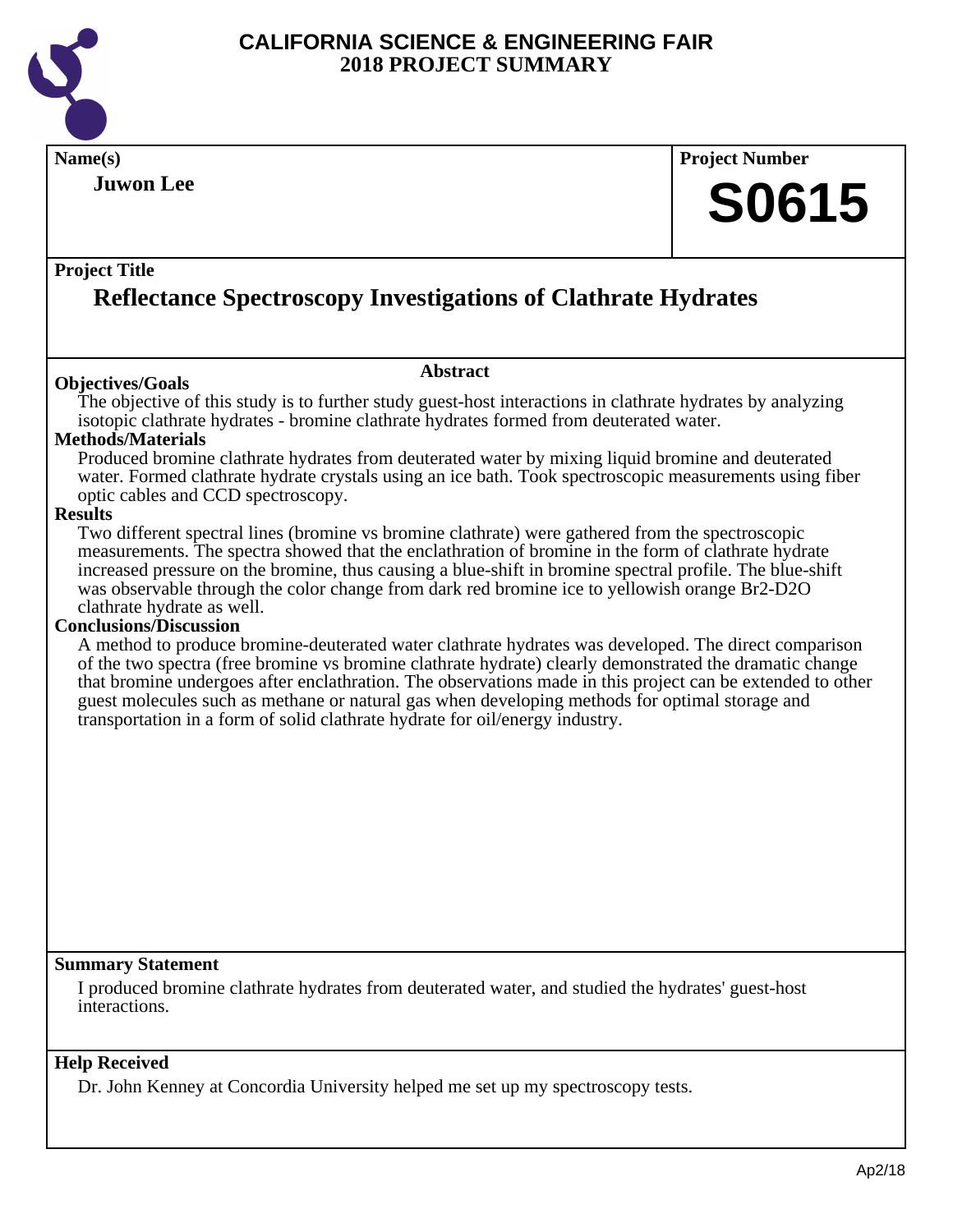

**Tanya T. Matthew**

**Name(s) Project Number**

## **S0616**

#### **Project Title**

## **Synthesizing Inhibitors of Isocitrate Dehydrogenase 1 to Inhibit Glutamine-Dependent Reductive Carboxylation in Tumors**

#### **Abstract**

**Objectives/Goals** Metabolic reprogramming is a hallmark of cancer, and tumor cells with defective mitochondria use alternative, efficient metabolic pathways to produce ATP energy when the electron transport chain is impaired. The purpose of this project is to synthesize a variety of small molecule inhibitors for the enzyme isocitrate dehydrogenase 1 (IDH1), in order to inhibit the alternative metabolic pathway glutamine-dependent reductive carboxylation in brain tumors.

#### **Methods/Materials**

Two classes of inhibitors were synthesized, one with a rhodanine ring core structure and the other with a thiazolidinedione ring core structure. The rhodanine inhibitor synthetic method was modified from the paper "Inhibition of Cancer-Associated Mutant Isocitrate Dehydrogenases by 2-Thiohydantoin Compounds" by Fangrui Wu, et al. I changed some of the intermediate reactants to use more cost effective chemicals. This meant my workup (filtration and washing) and analysis of my products varied greatly from the literature, due to products with different chemical properties. The thiazolidindione inhibitor synthetic method was taken directly from #Thiazolidinone $\frac{\partial \mathcal{L}}{\partial \mathcal{L}}$ #147; Peptide Hybrids as Dengue Virus Protease Inhibitors with Antiviral Activity in Cell Culture" by Christoph Nitsche, et al. I simply changed one of the side chains to make the resulting compound slightly larger.

#### **Results**

Thin-layer chromatography (TLC) was performed using the starting materials and products of the various reactions to analyze whether a chemical reaction occurred or not. The TLC analysis was performed in a 1:1 ethyl acetate and hexane solvent because after testing multiple solvents, this was the one that produced the clearest results. My TLCs indicate that my two inhibitors were synthesized, and all reactions have occurred.

#### **Conclusions/Discussion**

Inhibitors with rhodanine and thiazolidinedione ring cores have been synthesized; further research includes performing R group substitutions and analyzing the activity and efficacy of the small molecule inhibitors using an Instant Isocitrate Dehydrogenase I ELISA Kit. This research delves into the possibility of treating cancer from the metabolic aspect; specifically, this research can indicate which structures and which core rings (rhodanine or thiazolidinedione) are effective inhibitors of IDH1.

#### **Summary Statement**

Two classes of small molecule inhibitors of the enzyme isocitrate dehydrogenase 1 were chemically synthesized; one class with a rhodanine ring core structure and the other with a thiazolidinedione ring core structure.

#### **Help Received**

My teacher, Mr. Darren Dressen, taught me useful lab techniques, like rotary evaporation and vacuum filtration. Dr. Steven Richards, BioElectron Corporation, helped me understand some chemical properties that must be considered when synthesizing inhibitors to treat human patients.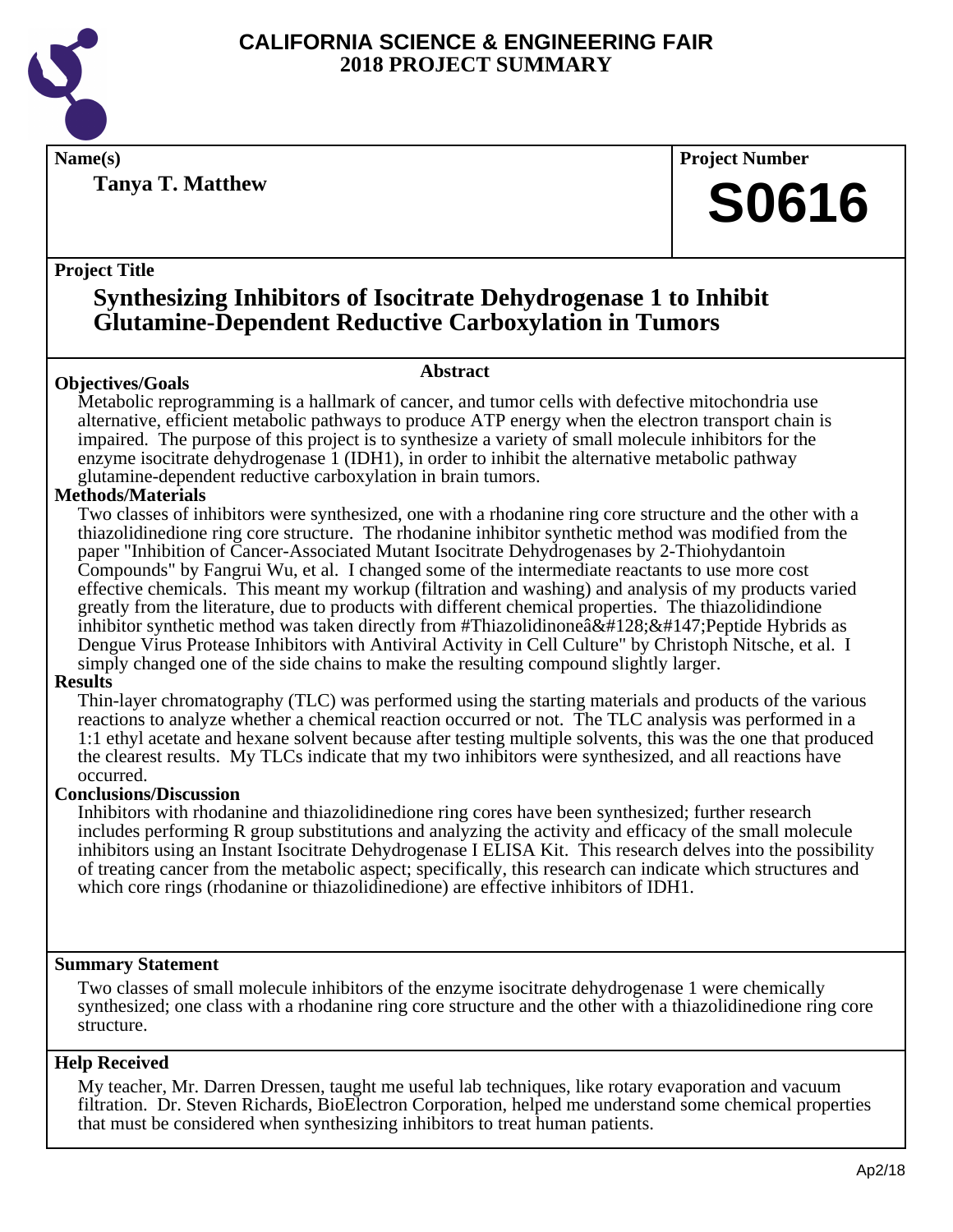

**Rohan Mehrotra**

**Name(s) Project Number**

## **S0617**

#### **Project Title**

### **On-Demand Electrically Controlled Drug Release from Resorbable Nanocomposite Films**

#### **Objectives/Goals**

#### **Abstract**

Today, drugs are administered orally or intravenously. Such methods distribute drugs systemically, resulting in low drug efficacy and side effects. To solve this, scientists have been developing nanocarriers that can release drugs at targeted areas in response to stimuli. An exciting research area is nanocarriers that release drug in response to electric stimuli. Current electroresponsive drug release systems use dangerously high voltages (2-20V), are non-resorbable, or use non-FDA approved materials. My project goal was to develop a drug delivery system that uses safe voltages  $(\langle 1.5V \rangle)$  to trigger drug release and is composed of materials that are FDA-approved and resorbable. I hypothesized that pH-responsive polymers could be used to achieve this goal, as electric stimuli generate pH changes that can be harnessed to trigger drug release. To test my hypothesis, I developed a nanocarrier composed of Eudragit S100 (EGT), a resorbable and FDA-approved polymer with pH-dependent dissolution.

#### **Methods/Materials**

I designed and synthesized nanometric films composed of EGT loaded with various drugs and coated them with a protective layer of chitosan. I tested the films' electroresponsive drug release abilities, and investigated my hypothesized drug release mechanism.

#### **Results**

Drug release experiments demonstrated that the nanofilm had electroresponsive release capabilities, as drug release was only observed upon voltage. Furthermore, excellent dosage control was observed, as drug release scaled linearly with the magnitude and number of applied stimuli. Finally, the versatility of the film was shown through the release of 4 drug molecules of varying hydrophobicity, pKa, and size.

#### **Conclusions/Discussion**

I envision that my nanofilm could be integrated with recently developed radio-powered implants that can wirelessly stimulate electroresponsive drug release inside the body. This drug delivery system would have several benefits for the treatment of chronic diseases, including increased drug efficacy and more precise drug regimens (due to control over the dose and timing of drug delivery). It would also be more convenient and safe, in part due to its resorbability (ability to disintegrate in the body). To the best of my knowledge, this is the first demonstration of an electroresponsive drug delivery system that is sensitive to low voltages and composed of completely FDA-approved, bioresorbable polymers.

#### **Summary Statement**

I designed a nanofilm composed of a resorbable polymer that can load drugs and release them on demand upon application of an electrical stimulus. This system would enable physicians to administer drugs in a more targeted, effective manner.

#### **Help Received**

I would like to thank Devleena Samanta and Katy Margulis, two scientists in Richard N. Zare's lab at Stanford, for mentoring me throughout the duration of this project. I would also like to thank the journal Nanoscale for publishing the paper that I co-first authored with my mentors about this work.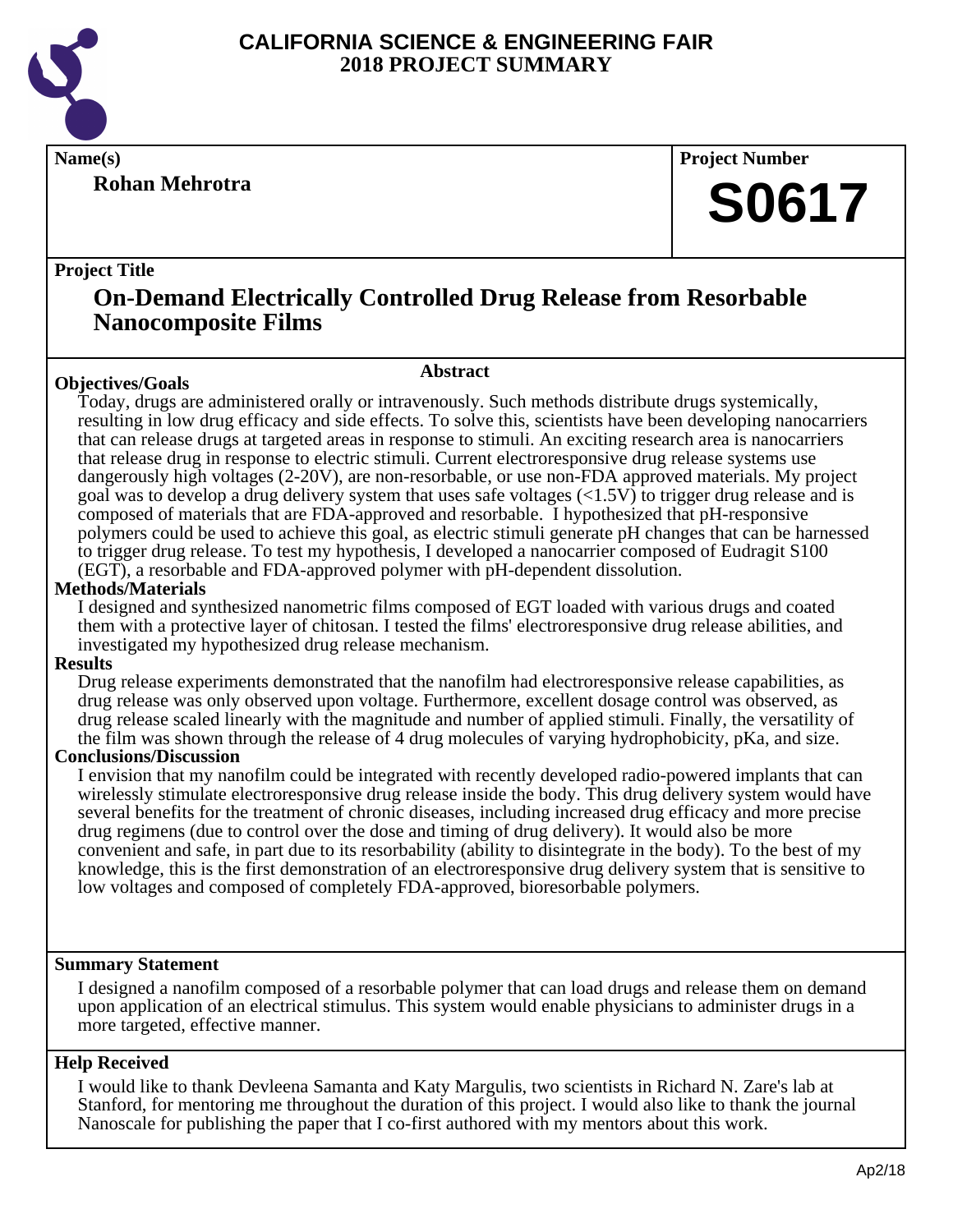

**Dang Khoa Nguyen Ngoc**

**Name(s) Project Number**

## **S0618**

#### **Project Title**

### **Investigating the Effects of Various Energy Sources on Electrochemical Cells' Potentials**

#### **Abstract**

**Objectives/Goals** As battery technology, specifically lithium-ion, reaches a physical limit, it is crucial to study the roots of electrochemistry to identify possible improvements so as to formulate a better model. In this project, the performance of a basic electrochemical cell setup is studied as different energy sources are introduced.

#### **Methods/Materials**

The "battery cell" is tested against thermal energy (temperature), chemical potential energy (electrolytic concentration and electrode mass), and for future studies: physical kinetic energy (ultrasonic waves) and even an atomic combination of chemical and physical (with 2D graphene). The cell in question is a galvanic zinc-copper setup, with either one (H2SO4) or two (CuSO4 and ZnSO4) electrolytes, depending on the objective.

#### **Results**

As per intuition, the voltage level of any kind of electrochemical cell should increase if additional energy is introduced and properly exploited. The results reflect this hypothesis but varied for different types of setting. For example, temperature, despite being negative in the Nernst equation (Ecell = Eocell -  $(RT/nF)$ ) lnQr), turned out to have a positive effect of voltage in the experiment with a double-cell setup (around +200 mV for a 90oC difference on average) because of the increase in atomic kinetic energy, but has a negative effect when studying a single-cell due to local action and polarization. Also, the concentration of the electrolyte in the single-cell has a linear negative relationship with voltage (-250 mV for a 55% difference) but a positive one in a double-cell  $(+150 \text{ mV}$  for 0.9M difference), which is also inconsistent with the Nernst Equation. Finally, the introduction of a sacrificial anode proved effective in limiting mass loss in the anode electrode over 24 hours with no significant effect on the voltaic output.

#### **Conclusions/Discussion**

In the big picture, these findings can be applied to advancing our battery models to optimize performance and lifespan by thoroughly utilizing the available energy sources surrounding and within materials.

#### **Summary Statement**

I tested the effects of different energy sources on the potentials of electrochemical cells.

#### **Help Received**

I carried out and analyzed my results for initial hypotheses and explanations, which are then revised by Dr. Grant, my adviser.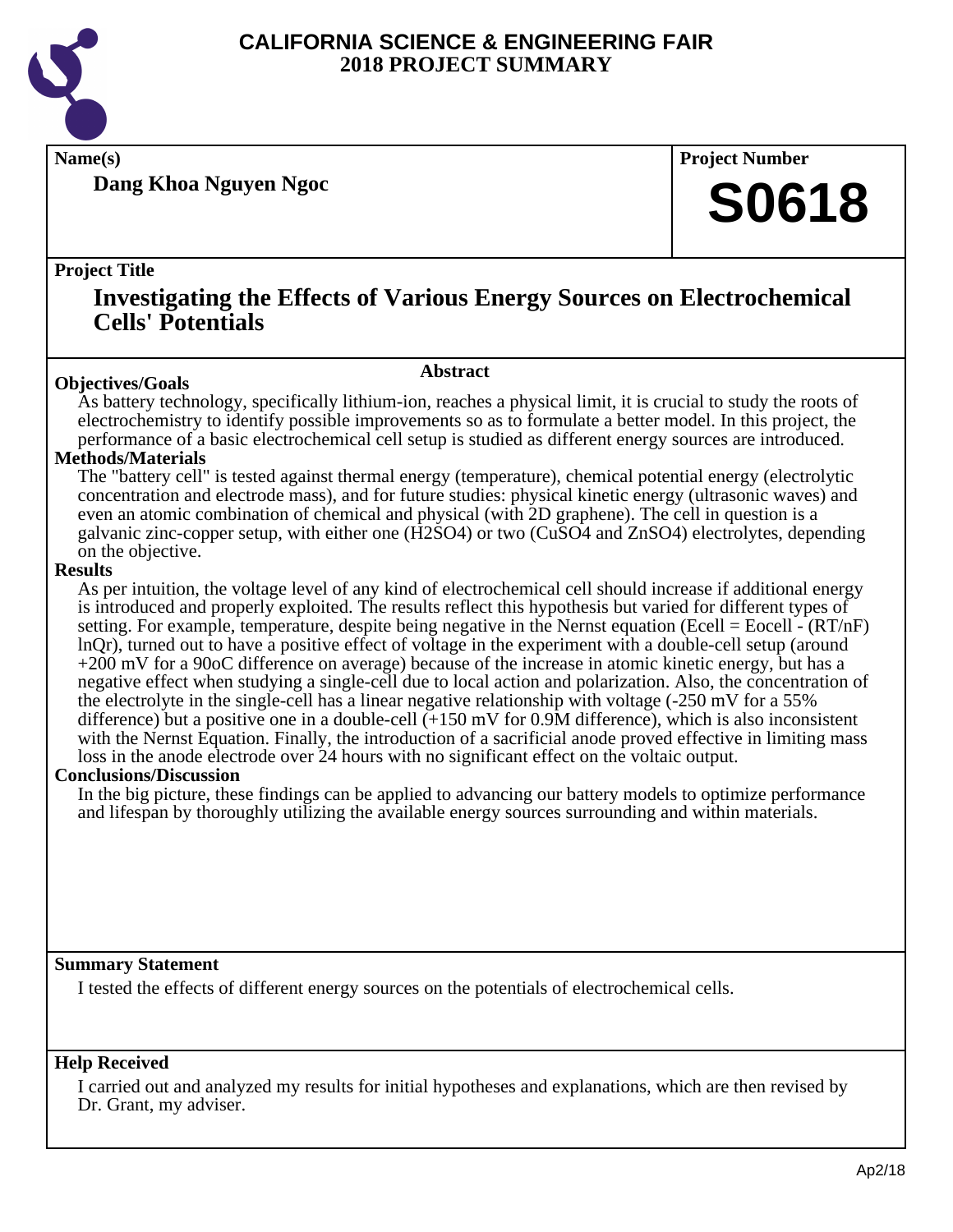

**Laura Noronha**

**Name(s) Project Number**

## **S0619**

#### **Project Title**

### **TiO2 Hollow Shell around Gold Nanoparticles: A More Efficient Photocatalyst**

#### **Abstract**

**Objectives/Goals** Synthesize gold nanoparticles surrounded by a TiO2 hollow shell to serve as a more efficient photocatalyst.

#### **Methods/Materials**

First, the gold nanoparticles were prepared by mixing the prepared gold precursor with trisodium citrate. Then, polyvinylpyrrolidone (PVP) was coated on the gold nanoparticles to prevent them from aggregating. The nanoparticles were then coated with a layer of silica. The titania was coated over the silica, and the silica was then etched, which created a hollow space around the gold nanoparticles. Hydrochloric acid (HCl) was added so that the TiO2 surrounding shell would remain intact under high temperature conditions during calcination. Titania hollow shells without a gold core were synthesized as a control. The TiO2 and the gold-nanoparticles with TiO2 were then compared to see which of the two would be a more efficient photocatalyst in the degradation of the organic dye Rhodamine B (RhB). The 3 samples analyzed were: RhB blank sample, RhB with only TiO2 hollow shell, and RhB with Au@TiO2 catalyst. 1 mL of each sample was taken every 10 minutes for one hour. The UV-visible absorption spectrophotometer was used to compare breakdown rates of the RhB in each of the 3 samples.

#### **Results**

The RhB decomposed the slowest with no catalyst. When the TiO2 shell was sonicated in the sample, the RhB degraded at a much faster rate. The reaction worked the best with the  $Au@$  TiO2 photocatalyst, especially with the samples taken from thirty minutes to sixty minutes. At ten minutes, the TiO2 had a slightly more efficient breakdown, but the gold and titania quickly surpassed the rate of the reaction using only titania.

#### **Conclusions/Discussion**

Using gold nanoparticles in a TiO2 shell is a more efficient photocatalyst. This is due to the surface plasmon resonance property of gold nanoparticles which causes them to absorb and scatter light. This in turn optimizes the excitation of electrons in the titania hollow shell, leading to the formation of more electron hole pairs. Formation of electron hole pairs serves as the basis for the photocatalytic activity of titania. This can be used in many reactions such as decomposition of organic dyes and redox reactions including the splitting of water to produce hydrogen gas. It is a possible solution for a cleaner source of hydrogen gas.

#### **Summary Statement**

Optimal photocatalytic activity was achieved by combining a gold nanoparticle inside a titania hollow shell.

#### **Help Received**

This project was completed at Dr. Yadong Yin's lab in the Department of Chemistry at the University of California Riverside. Graduate student Rashed Aleisa mentored me in this project.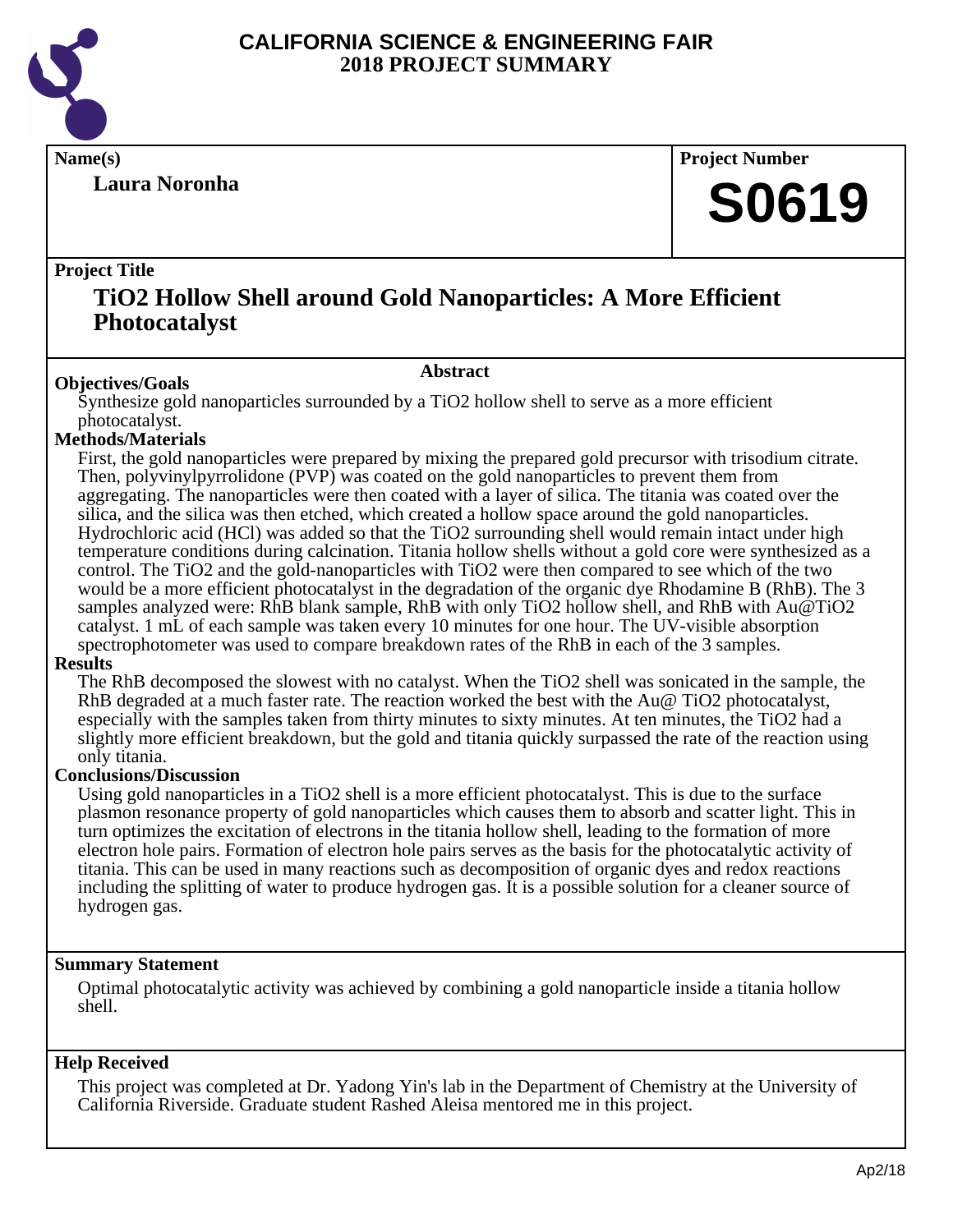

**Sasha L. Ronaghi**

**Name(s) Project Number**

## **S0620**

#### **Project Title**

## **Designing a Water Repellent and Breathable Material for Wound Dressings Using Nanotechnology**

#### **Abstract**

**Objectives/Goals** Surgical dressings today are suboptimal because they trap moisture and do not prevent penetration of water causing bacteria to grow, leading to infection. An ideal surgical dressing would be hydrophobic, which would prevent outside moisture from reaching the wound and stimulating bacteria growth. Bacteria does not adhere to hydrophobic surfaces because it is not energetically favorable. Also, the dressing would be breathable to allow the wound to release excess moisture that causes bacteria growth. Lastly, the material must be biocompatible.

#### **Methods/Materials**

Using a Sputter Coater, gold is deposited on pre-stressed polystyrene sheets (PS). The sample is heated and the PS sheets shrink. Because gold cannot shrink, it wrinkles to fit the size of a PS sheets. The wrinkles are transferred onto polydimethylsiloxane (PDMS) in a cast and mold method. This study analyzed the surface roughness and contact angle of 0 nm Au, 5 nm Au, 10 nm Au, 15 nm Au, and Tegaderm samples. The material was punctured 25 times. The Upright Cup method was used to find breathability of PDMS punctured, PDMS non-punctured, Open tube, and Tegaderm.

#### **Results**

As the Au thickness increases, the surface roughness also increases. The exponential nature of the relationship suggests an increase in Au thickness will minimally affect the surface roughness beyond a certain limit. Furthermore, as the Au thickness increases, the contact angle increases linearly suggesting an increase in hydrophobicity. Compared to Tegaderm, the contact angle of the 15 nm Au (135 $^{\circ}$ ) is 52 $^{\circ}$ higher. Next, the Perforated PDMS sample in this study was found to be 230% more breathable than Tegaderm and 220% more breathable than Non Perforated PDMS. Furthermore, the sample was 180% more breathable than 26 WWB (waterproof, windproof, and breathable) fabrics on the market.

#### **Conclusions/Discussion**

In this experiment, nanotechnology was utilized to increase the the hydrophobicity of PDMS, making it a more suitable material for surgical dressing. The final contact angle is 135° (close to superhydrophobic). Hydrophobicity decreases the likelihood of infection from outside moisture and is antibacterial. The breathability was also improved by adding micro-perforations to the material. The breathability allows the wound to release excess moisture and prevent growth of bacteria that could lead to infection. Furthermore, PDMS is a biocompatible material.

#### **Summary Statement**

I created a material ideal for wound dressings because it is biocompatible, very hydrophobic, and 230% more breathable than the leading brand.

#### **Help Received**

I worked on my project at the research lab of Michelle Khine of Biomedical engineering at UCI. Graduate students Micheal Chu and Lancy Lin answered questions and taught me how to use the equipment. I designed, built, and performed the experiments myself.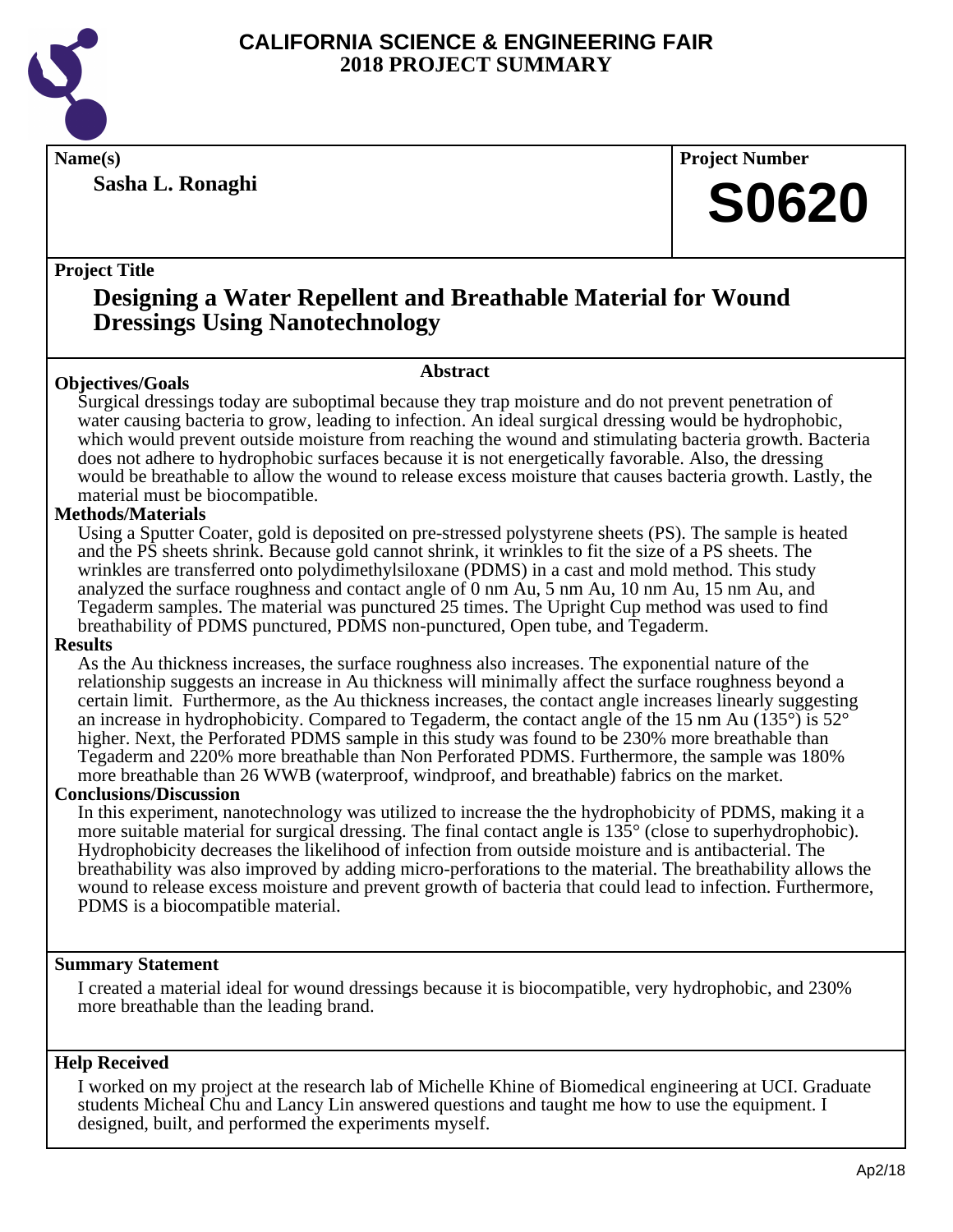

**Jaskirat Sandhu; Lydia Xu**

**Name(s) Project Number**

## **S0621**

#### **Project Title**

## **Fabrication of Nanoscale PDMS Wrinkles with Controlled Periodicity for Anti-Counterfeit Application**

#### **Abstract**

**Objectives/Goals** In recent years, the wrinkle fabrication of polydimethylsiloxane (PDMS) has attracted scientists' attention as it provides a cost-effective way of producing nanostructures. Those nanoscale wrinkle structures contain more randomized minutiae patterns than fingerprints and are not cloneable even when fabricated under the same conditions, making them an excellent candidate for anti-counterfeit material. An important question is how to control the periodicity of those random irreproducible wrinkles so they can have tunable security levels. The goal of this research is to develop an effective method to fabricate PDMS wrinkles with controlled periodicity for anti-counterfeit application.

#### **Methods/Materials**

The PDMS was made with a 10:1 silicone elastomer to silanizing agent ratio and cured at 65°C. We treated all PDMS in a plasma chamber at the same power for the same time duration. The plasma oxidation altered the chemical composition of the surface and induced a thin stiff skin. The strain mismatch between the stiff skin and the substrate produced nanoscale wrinkles. To control the wrinkle periodicity, we stretched the PDMS at different ratios, and at each stretch ratio, we experimented with different substrate thicknesses and observed the wrinkles under an optical microscope. A nanoimprint mold was then fabricated with optical adhesives cured under UV light.

#### **Results**

Varying the substrate thickness effectively changed the PDMS wrinkle periodicity, while varying the stretch ratio only slightly affected it. In the theoretical models for wrinkle periodicity, the substrate thickness is simplified to be semi-infinite and excluded from the equation, but the results of our experiment demonstrate that the substrate thickness has a significant effect on the wrinkle periodicity when the substrate thickness is finite.

#### **Conclusions/Discussion**

Changing the PDMS substrate thickness is an effective method to control the wrinkle periodicity, and it is a novel approach to tune the security level of this emerging anti-counterfeit material. More studies can be done to further enhance the security strength of the PDMS wrinkle patterns, and for our future research we plan to use gold nanoparticles to add complexity to the patterns.

#### **Summary Statement**

We have developed a novel approach to fabricate nanoscale PDMS wrinkles with controlled periodicity for anti-counterfeit application.

#### **Help Received**

We used the lab equipment at the University of California Riverside under the supervision of Dr. Yadong Yin and graduate student Zhiwei Li.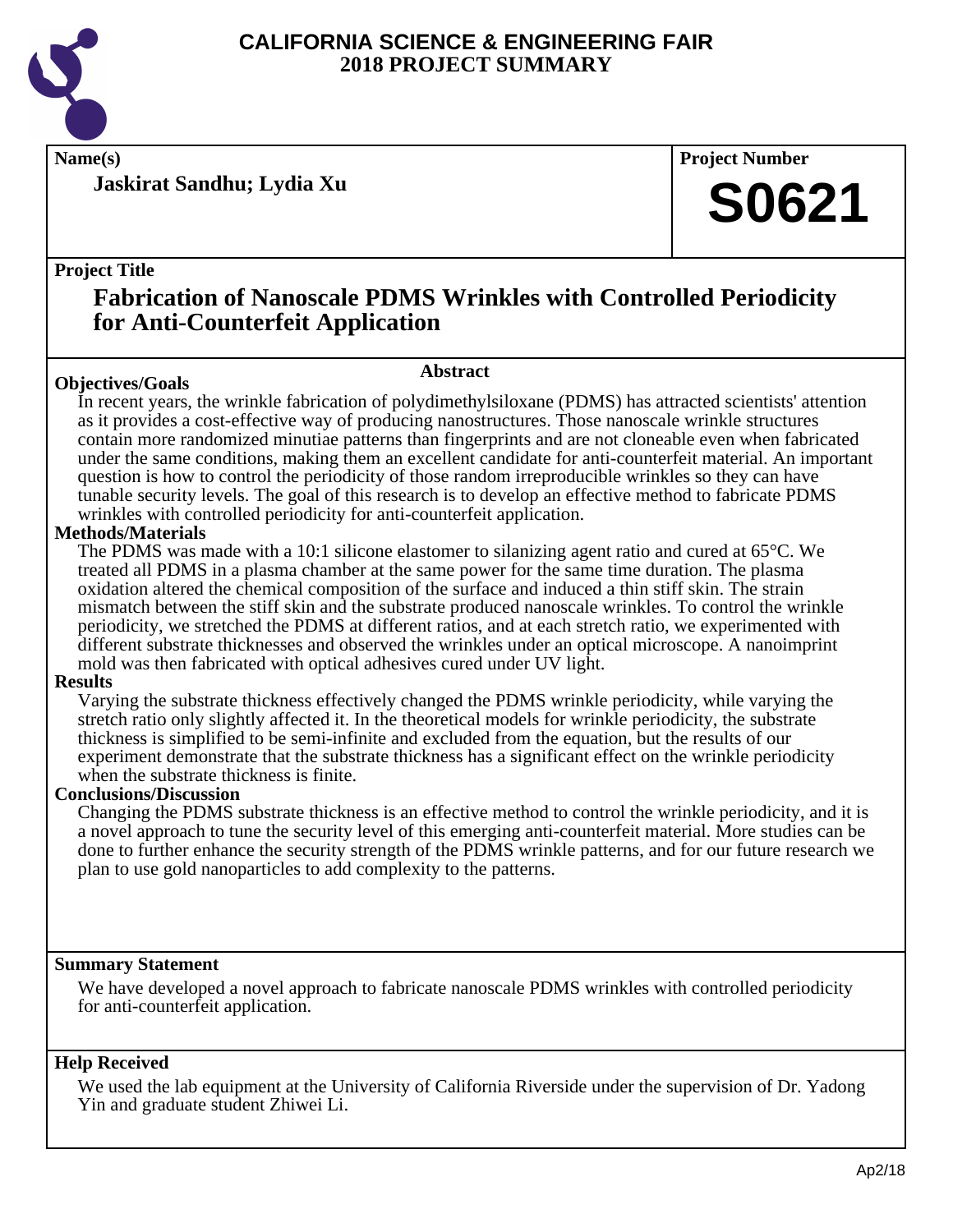

**Samira Sriram**

**Name(s) Project Number**

## **S0622**

#### **Project Title**

## **Exploring the Effect of Lanthanum Nitrate, La(NO3)3, with a Pyrrolidinium Ionic Liquid Electrolyte in a Li-S Battery**

#### **Abstract**

**Objectives/Goals** In an increasingly unsustainable world, the demand for high-performing, rechargeable batteries is increasing. Lithium ion batteries, specifically, have been the subject of much research as their high energy density and long cycle life are suitable for a variety of applications.

The main problem, however, is the decomposition reaction between the surface of the anode and the electrolyte, which creates insoluble polysulfides on the anode surface. This passivation layer, also known as the Solid-Electrolyte Interface (SEI), prevents the efficient intercalation of lithium ions into the anode and cathode structures, causing degradation of the battery system over long term cycling. The introduction of lanthanum nitrate into the electrolyte system will reduce this "polysulfide shuttle effect" by creating metal or alloy layers on the lithium anode surface.

#### **Methods/Materials**

A sulfur/carbon composite was synthesized to maximize lithium ion intercalation at the cathode surface. Nanoporous carbon with a hexagonally ordered mesostructure was synthesized via an SBA-15 hard plate. To first synthesize the silica template, Pluronic P123, TEOS, and HCl reacted to form a precipitate which was filtered and washed with ethanol. The resulting powder was soaked in mixtures of H2SO4 and sucrose at varying concentrations. Pyrolysis was performed to solidify the carbon nanotubes within the shell. However, further research is necessary to determine how this cathode structure, and the subsequent increased battery efficiency, will work with in conjunction with lanthanum nitrate to optimize the SEI. In order to measure the effectiveness of lanthanum nitrate in this battery system, CR2032 coin cells will be used. A standard DME:DOL electrolyte will be used as a control, to measure against the pyrrolidinium based electrolyte. Lithium metal will be used on the anode surface, coin cell construction will be followed. Battery testing will go as follows: for SEI understanding, I will conduct XPS analysis, sputtering/ depth profiling to receive data on the SEI chemical makeup after long term cycling, and energy dispersive spectroscopy to determine the distribution of elemental lanthanum on the anode surface. Lastly, to test general battery efficiency, I will conduct Electrochemical Impedance Spectroscopy (EIS) with a 3-cell-geometry to measure the resistance of lithium ion charge transfer.

#### **Summary Statement**

I am building a more efficient lithium-sulfur battery by introducing a chemical species, lanthanum nitrate, into the electrolyte system to break down insoluble polysulfides on the battery surface that cause long term capacity fade.

#### **Help Received**

My chemistry teacher helped me set up the CMK-3 reactions and work with dangerous materials like HF. E-mentors from UC Santa Cruz and San Jose State University answered preliminary questions on anode synthesis and SEI morphology.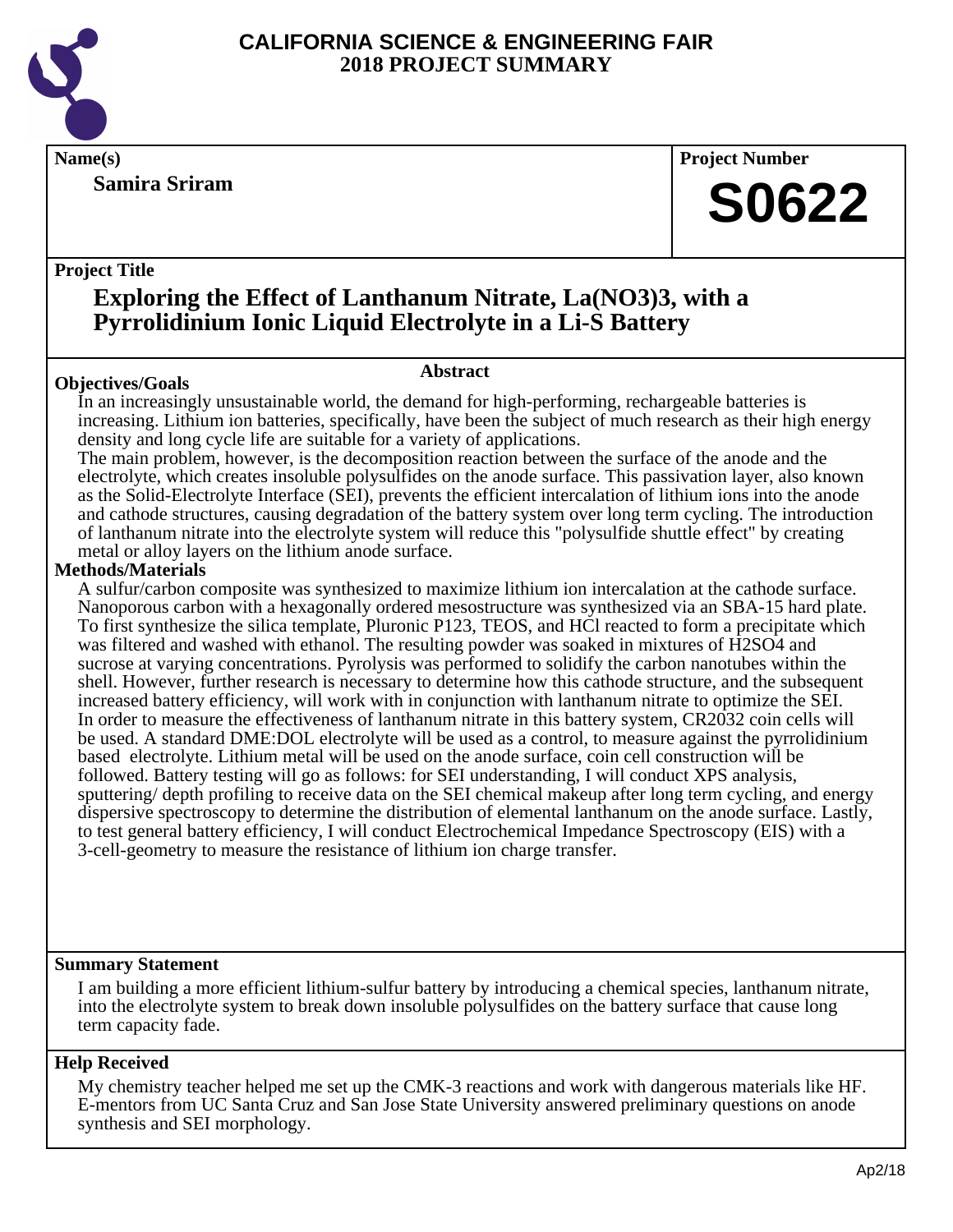

**Name(s) Project Number**

### **Hari Subramanian**

# **S0623**

### **Project Title Effect of Ultrasound Treatment on Tomato Pomace**

#### **Abstract**

**Objectives/Goals** The objective of this study is to understand the effect of ultrasound assisted extraction (UAE) of tomato pomace to extract soluble solids.

#### **Methods/Materials**

Tomato pomace was collected from 2017 processing season from a tomato processing factory based in California. The sonication horn used was from Heat Systems Ultrasonics, 24KHz, 200W, and maximum amplitude of 120 microns. Soluble solids were measured using a refractometer (Brix meter) with the capability of measurement till the nearest hundredth. A thick walled glass jar was used as the reactor to hold the mixture during UAE treatment. Two solid-liquid ratios 1:4 and 1:5 were used for the treatment. UAE treatment was undertaken for 30 minutes, with soluble solids measured every 5 minutes. At the end of every 30 minute treatment, the mixture was taken to a pressing machine to separate the juice from the fiber and seed in the pomace. Soluble solids extracted from the combined steps was measured.

#### **Results**

UAE treatment increased the extraction rate and mass of soluble solids extracted. Rate of extraction increased with intensity (measured as amplitude) of UAE. 1:4 ratio of solids to liquid ratio was sufficient for the UAE to be effective. We were able to extract around 50% of the available soluble solids at the maximum amplitude of 60 microns which was 1.89g/100g of pomace. We observed that this was 62% increase when extraction was performed without UAE. The rate of extraction followed a logarithmic model. We estimate the value of the extracted soluble solids is equivalent to \$ 630,000 per million tons of tomatoes processed.

#### **Conclusions/Discussion**

Tomato pomace is currently considered as a by-product or waste from the tomato processing industry. This study shows that UAE can be used to significantly increase the rate and mass of soluble solids extraction present in tomato pomace. This study can be used as a base for industrial scale up. We estimate the value of the extracted soluble solids is equivalent to \$ 630,000 per million tons of tomatoes processed.

#### **Summary Statement**

Can ultrasound treatment act as a process intensification method for extracting soluble solids from tomato pomace?

#### **Help Received**

Dr. Leonard Fong helped me with the set up of the UAE treatment. My dad helped with the value estimation and creation of the presentation.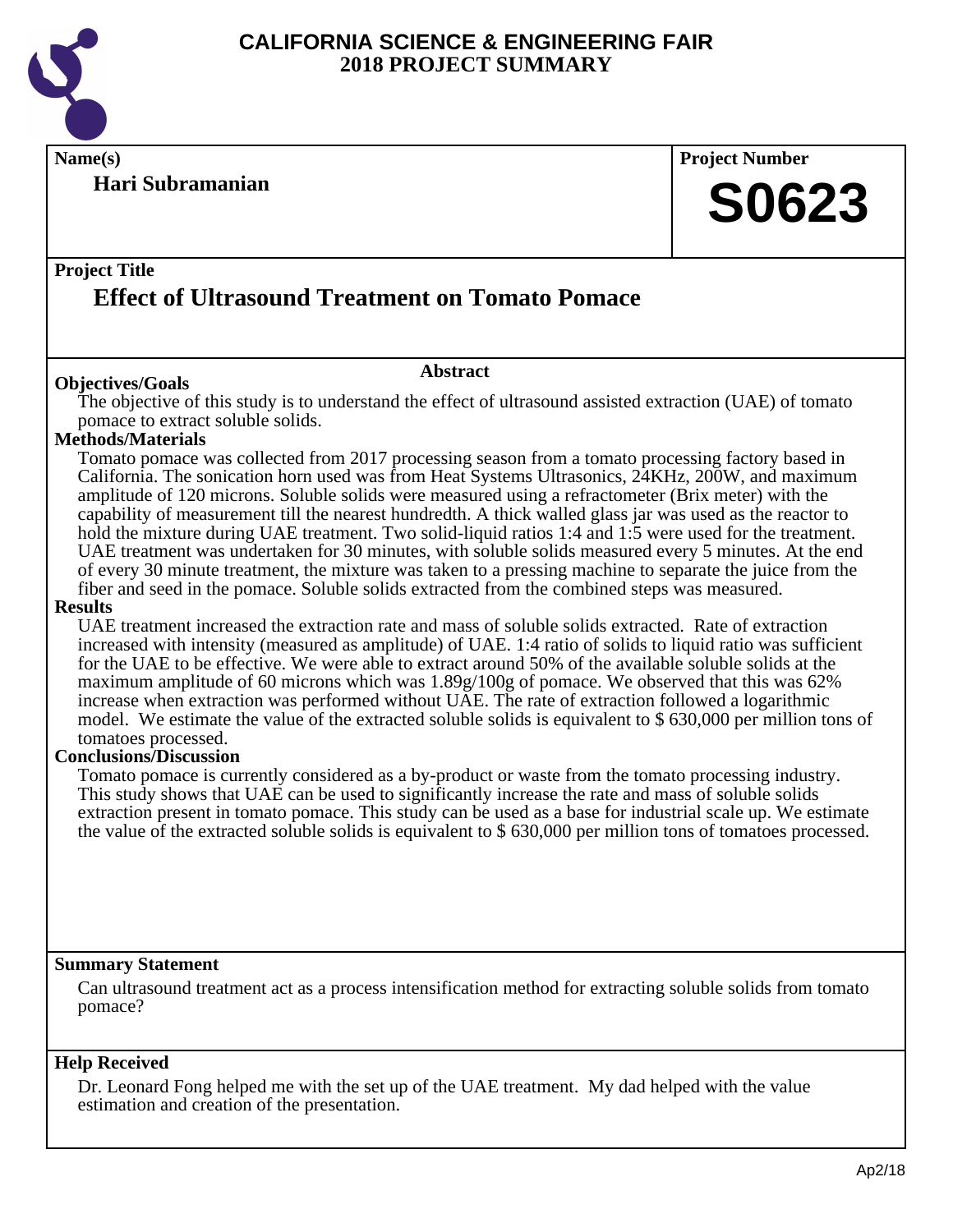

**Name(s) Project Number**

**Michael D. Wu**

#### **Project Title**

### **Harnessing Photon Upconversion in a Microfluidic Reactor for Ultra-Efficient, Solar-Driven Photochemical Synthesis**

#### **Objectives/Goals**

#### **Abstract**

Achieving solar powered photochemical synthesis has long been the dream of scientists. Unfortunately, flaws with existing photochemical reactors and the solar spectrum's lack of high intensity, specified wavelengths of light necessary for organic syntheses have historically prevented large-scale applications of photochemistry. To address these challenges, this project continuously flows reagents through a novel reactor which harnesses upconversion. Upconversion concentrates only the required catalytic blue light from solar illumination without increasing thermal stain. Enabled by upconversion, this project presents a solar-powered reactor for the more efficient microfluidic synthesis of pharmaceuticals and other compounds.

#### **Methods/Materials**

The novelty and challenge of this experiment lies in effectively harnessing upconversion inside a microfluidic reactor. Tygon tubing was suspended in a specialized mold and surrounded with an upconverting polymer comprised of polyurethane and 9,10-DPA, PdOEP dyes.

The efficiency of the reactor was tested by synthesizing ascaridole, a crucial anti-parasitic drug. A-terpinene, oxygen, and the photosensitizer ru(bpy) were flowed through the microchannel at varying flow rates and illuminated with 1.12 suns. Each flow rate was tested 3 times. Product analyzed using gas chromatography and NMR spectroscopy.

The experiment was repeated to synthesize rose oxide, an important fragrance, to further display industrial applicability.

#### **Results**

After experimentation, the upconverting reactor improved ascaridole conversion by 400% compared to existing microfluidics technology. 66% of starting reactant was converted to rose oxide with the novel reactor, compared >1% from controls. Combined with the increased conversion, quicker flow rate and wider tubing diameter of the novel reactor, ascaridole production output was increased 35 times compared to the best microfluidics. The reactor was simulated using COMSOL Multiphysics and optimized for 100% product conversion.

#### **Conclusions/Discussion**

Harnessing upconversion in a microfluidic reactor represents a breakthrough in photochemical synthesis techniques. The solar-powered reactor has far-reaching applications: providing on-demand pharmaceutical relief for Syrian refugee camps to treat the Leishmaniasis outbreak, improving the medical infrastructure of developing nations, and more sustainable and cost-efficient industrial manufacturing.

#### **Summary Statement**

This project enhances microfluidic photochemical syntheses through photon upconversion and has extensive applications industrially, treating outbreaks in Syrian refugee camps, and improving the medical infrastructure of developing nations.

#### **Help Received**

Thank you to Dr. Rachel Steinhardt, Professor Aaron Esser-Kahn, and the Esser-Kahn group at the University of California, Irvine for providing me to the opportunity to conduct my research in their laboratory and for inspiring my scientific curiosities.

**S0624**